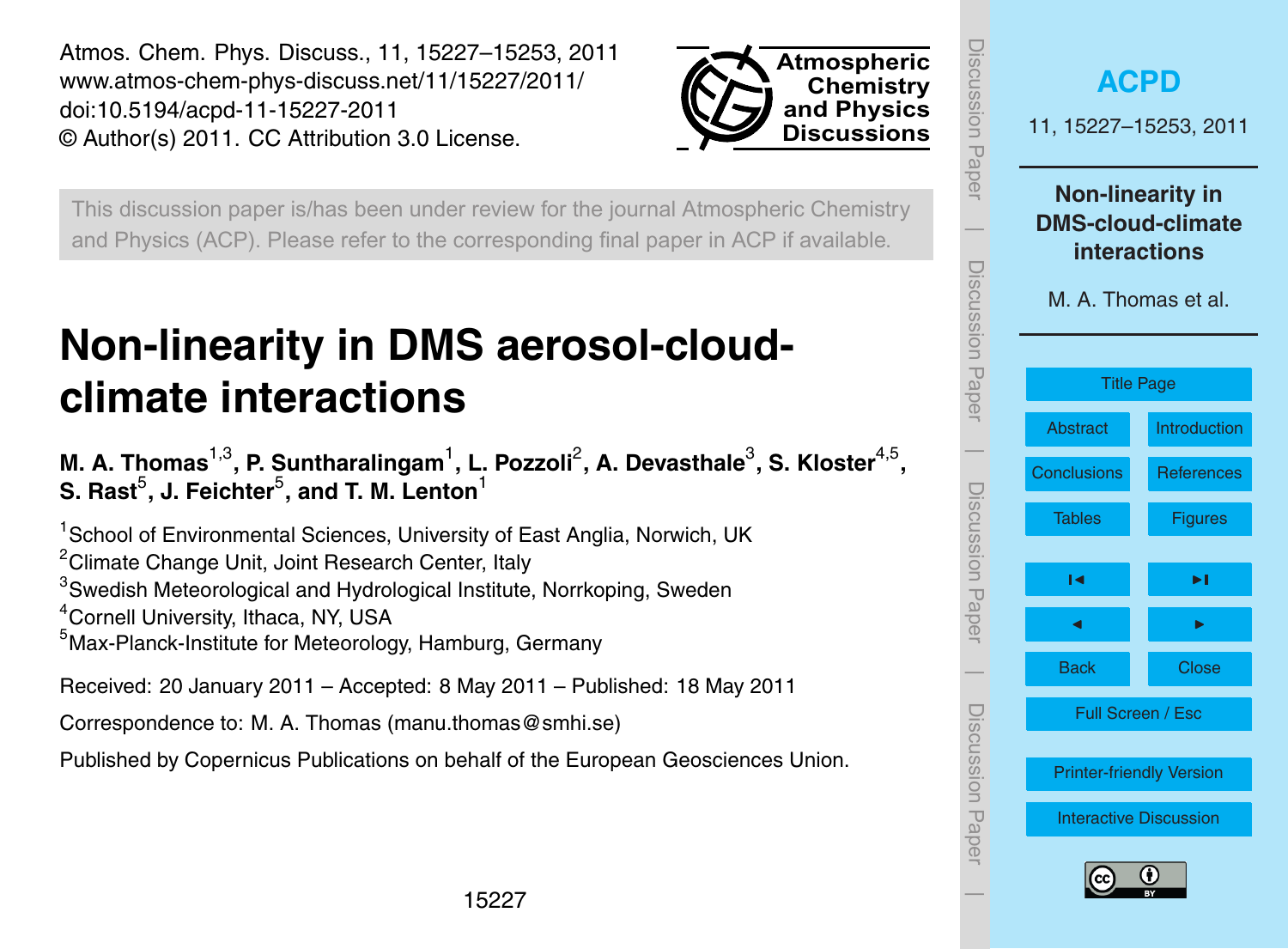#### <span id="page-1-0"></span>**Abstract**

The degree of non-linearity in DMS-cloud-climate interactions is assessed using the ECHAM5-HAMMOZ model by taking into account end-to-end aerosol chemistry-cloud microphysics link. The evaluation is made over the Southern oceans in austral sum-

- <sup>5</sup> mer, a region of minimal anthropogenic influence. In this study, we compare the DMSderived changes in the aerosol and cloud microphysical properties between a baseline simulation with the ocean DMS emissions from a prescribed climatology, and a scenario where the DMS emissions are doubled. Our results show that doubling the DMS emissions in the current climate results in a non-linear response in atmospheric DMS
- $10<sub>10</sub>$  burden and subsequently, in SO<sub>2</sub> and H<sub>2</sub>SO<sub>4</sub> burdens due to inadequate OH oxidation. The aerosol optical depth increases by only ∼20% in the 30° S–75° S belt in the SH summer months. This increases the vertically integrated cloud droplet number concentrations (CDNC) by 25 %. Since the vertically integrated liquid water vapor is constant in our model simulations, an increase in CDNC leads to a reduction in cloud droplet
- <sup>15</sup> radius of 3.4 % over the Southern oceans in summer. The equivalent increase in cloud liquid water path is 10.7 %. The above changes in cloud microphysical properties result in a change in global annual mean radiatve forcing at the TOA of  $-1.4 \text{ W m}^{-2}$ . The results suggest that the DMS-cloud microphysics link is highly non-linear. This has implications for future studies investigating the DMS-cloud climate feedbacks in a
- <sup>20</sup> warming world and for studies evaluating geoengineering options to counteract warming by modulating low level marine clouds.

## **1 Introduction**

Aerosols can influence the radiative balance of the Earth both directly and indirectly. They can absorb and scatter the incoming solar and outgoing infrared radiation and im-

<sup>25</sup> part a direct radiative forcing to the climate system. Aerosols can also act as cloud condensation nuclei, alter the microphysical properties of clouds and impose an indirect

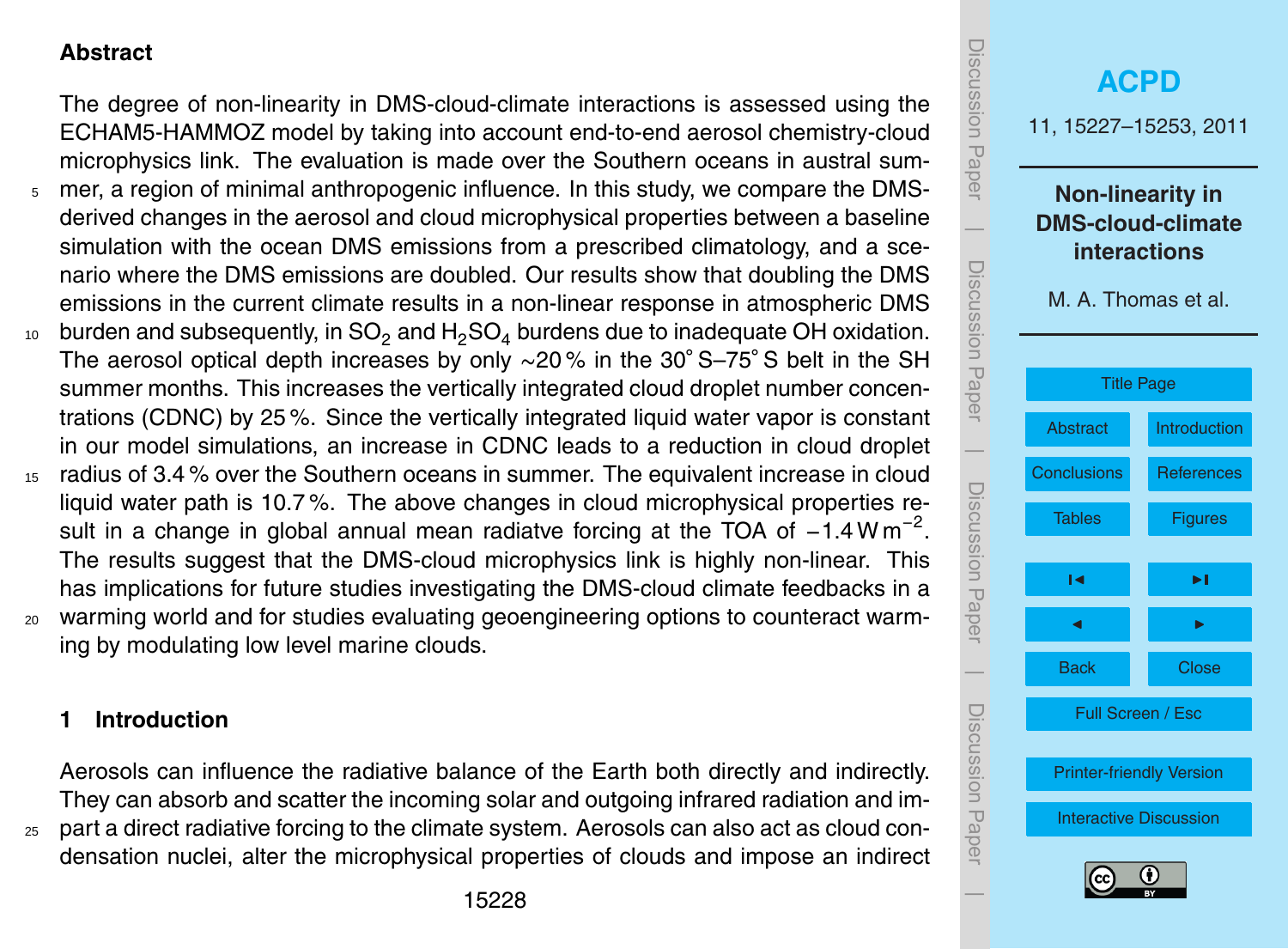<span id="page-2-0"></span>radiative forcing to the climate system [\(Carslaw et al.,](#page-14-0) [2010;](#page-14-0) [Lohmann and Feichter,](#page-15-0) [2005](#page-15-0) and references therein). The first indirect aerosol effect concerns the change in cloud albedo due to an increase in cloud condensation nuclei (CCN) concentration. The increased CCN load leads to an increased number of smaller cloud droplets under <sup>5</sup> constant liquid water content [\(Twomey,](#page-17-0) [1974,](#page-17-0) [1977\)](#page-17-0). Smaller cloud droplets reduce the coalescence efficiency resulting in an increase in the lifetime of clouds, which results in the second indirect aerosol effect, also known as the cloud lifetime effect [\(Albrecht,](#page-14-0) [1989\)](#page-14-0).

Aerosol indirect effects are considered to be among the largest source of uncer-<sup>10</sup> tainties in radiative forcing estimates derived from global chemistry-climate models [\(Solomon et al.,](#page-16-0) [2007\)](#page-16-0). Reviews of model estimates of indirect aerosol effects (IAE) are given in [Lohmann and Feichter](#page-15-0) [\(2005\)](#page-15-0); [Quaas et al.](#page-15-0) [\(2009\)](#page-15-0); [Carslaw et al.](#page-14-0) [\(2010\)](#page-14-0). These studies indicate that both the first and second indirect aerosol effects tend to cool the Earth-atmosphere system, with TOA (top of the atmosphere) radiative forc-<sup>15</sup> ing estimates ranging from  $-0.5$  to  $-1.9$  W m<sup>-2</sup> for the first indirect aerosol effect and from  $-0.3$  to  $-1.4$  W m<sup>-2</sup> for the second indirect aerosol effect. This range in the TOA radiative forcing results from model specific variations in the representation of aerosol species, aerosol microphysics and aerosol-cloud interactions. When these models are constrained by satellite data, the forcing is estimated as  $-0.7\pm0.4$  W m $^{-2}$  [\(Quaas et al.,](#page-15-0)  $2009$ ).

In order to estimate indirect aerosol radiative forcing more accurately, it is important to evaluate and understand non-linearities in the aerosol-cloud-climate system. This information will also help towards evaluation of recently proposed geoengineering options involving alteration of low level cloud systems (for example, the recent studies by

<sup>25</sup> [Boyd,](#page-14-0) [2008;](#page-14-0) [Jones et al.,](#page-14-0) [2009;](#page-14-0) [Korhonen et al.,](#page-14-0) [2010;](#page-14-0) [Wingenter et al.,](#page-17-0) [2007;](#page-17-0) [Wood](#page-17-0)[house et al.,](#page-17-0) [2008\)](#page-17-0).

Some earlier studies have noted potential non-linearity in aerosol-CDNC formation pathways. For example, [Pandis et al.](#page-15-0) [\(1994\)](#page-15-0) and [Russell et al.](#page-16-0) [\(1994\)](#page-16-0) show that under low DMS emissions, the DMS-CCN link is non-linear due to heterogeneous reactions

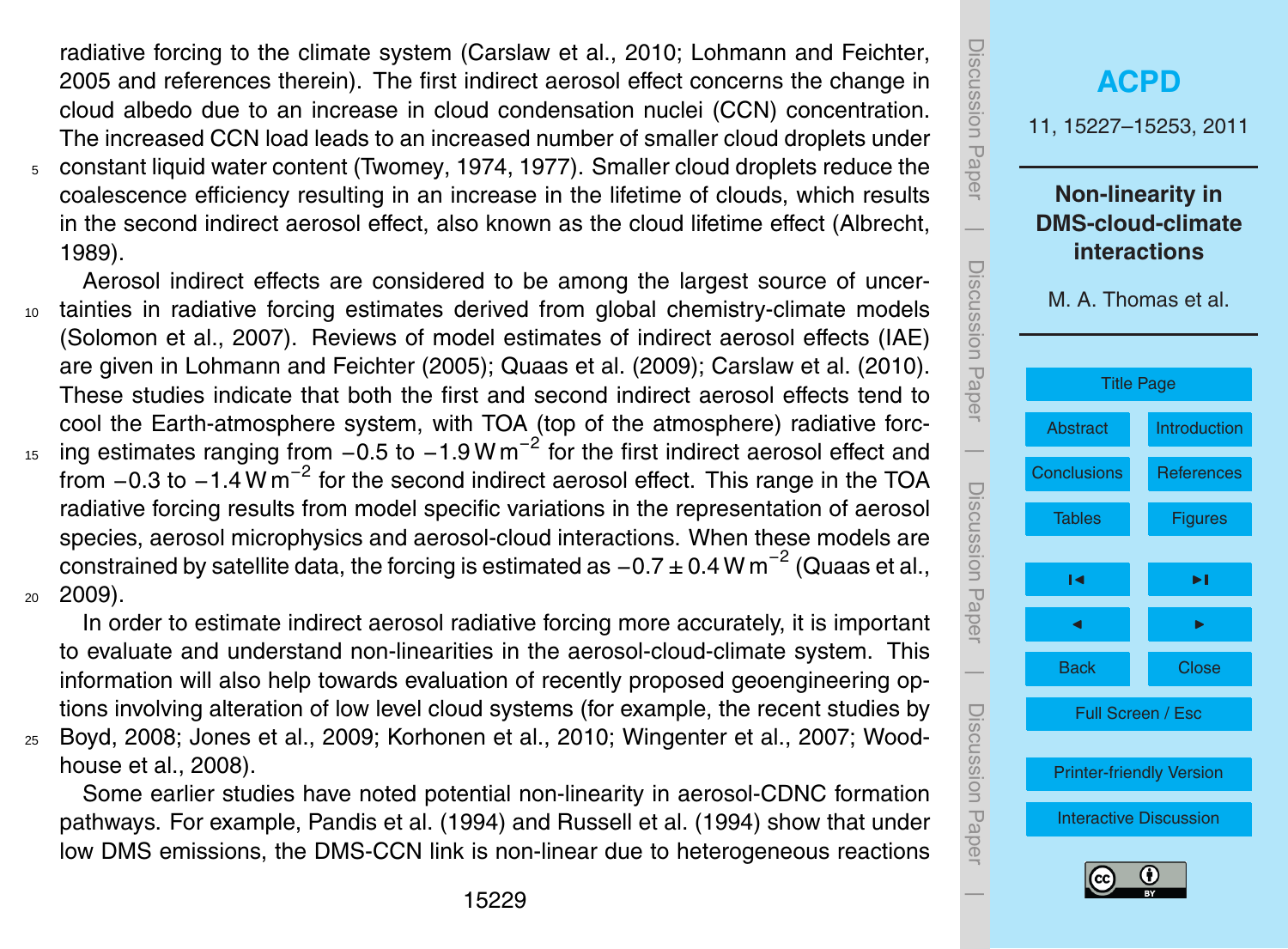<span id="page-3-0"></span>on sea salt; the link is likely to be linear in pristine marine conditions when DMS fluxes [a](#page-17-0)re higher (>2.5 μmol m<sup>−2</sup> d<sup>−1</sup>). More recently, in the context of geoengineering, [Wood](#page-17-0)[house et al.](#page-17-0) [\(2008\)](#page-17-0) have demonstrated that the conversion of DMS to aerosol and CCN does not scale linearly and can not be represented by a simple production efficiency.

- <sup>5</sup> By increasing the DMS sea water concentrations five fold, a 1.4 % increase in CCN was simulated over the Southern oceans, compared to a 10 % increase estimated by [Wingenter et al.](#page-17-0) [\(2007\)](#page-17-0). Using a fully coupled atmosphere-ocean climate model, [Jones](#page-14-0) [et al.](#page-14-0) [\(2009\)](#page-14-0) and [Rasch et al.](#page-16-0) [\(2009\)](#page-16-0) examined the impact of directly increasing CDNC in the low level marine stratocumulus cloud regions by setting the CDNC in the models
- 10 to 375 cm<sup>-3</sup> and 1000 cm<sup>-3</sup> respectively, thereby suggesting methods that may help to override the effects of global warming, though the response was not uniform globally. Instead of imposing an increase of CDNC, [Korhonen et al.](#page-14-0) [\(2010\)](#page-14-0) used a global aerosol transport model to quantify the change in droplet number concentrations resulting from an increase in sea salt emissions as prescribed by [Salter et al.](#page-16-0) [\(2008\)](#page-16-0); they
- <sup>15</sup> showed that the pathway from the emissions to CDNC formation was non linear because of the dilution and removal of particles from the atmosphere, and also because the injection of a large number of accumulation mode particles suppressed cloud supersaturation. The regional median CDNC in their study in the seeded regions range [f](#page-15-0)rom 246–314 cm<sup>-3</sup> which is much lower than the CDNC values assumed by [Latham](#page-15-0) <sup>20</sup> [et al.](#page-15-0) [\(2008\)](#page-15-0) and [Jones et al.](#page-14-0) [\(2009\)](#page-14-0).

While deriving motivation from the above results, the present study extends them by using a global aerosol-chemistry-cloud microphysics-climate model (ECHAM5- HAMMOZ) that accounts directly for the process based linkages between DMS emissions, aerosol formation, and cloud microphysics. We will evaluate the degree of non-

<sup>25</sup> linearity in the downstream formation of sulphate, in aerosol optical depth, in cloud microphysical properties such as CDNC, CD effective radii, liquid water path, and in TOA radiative forcing.

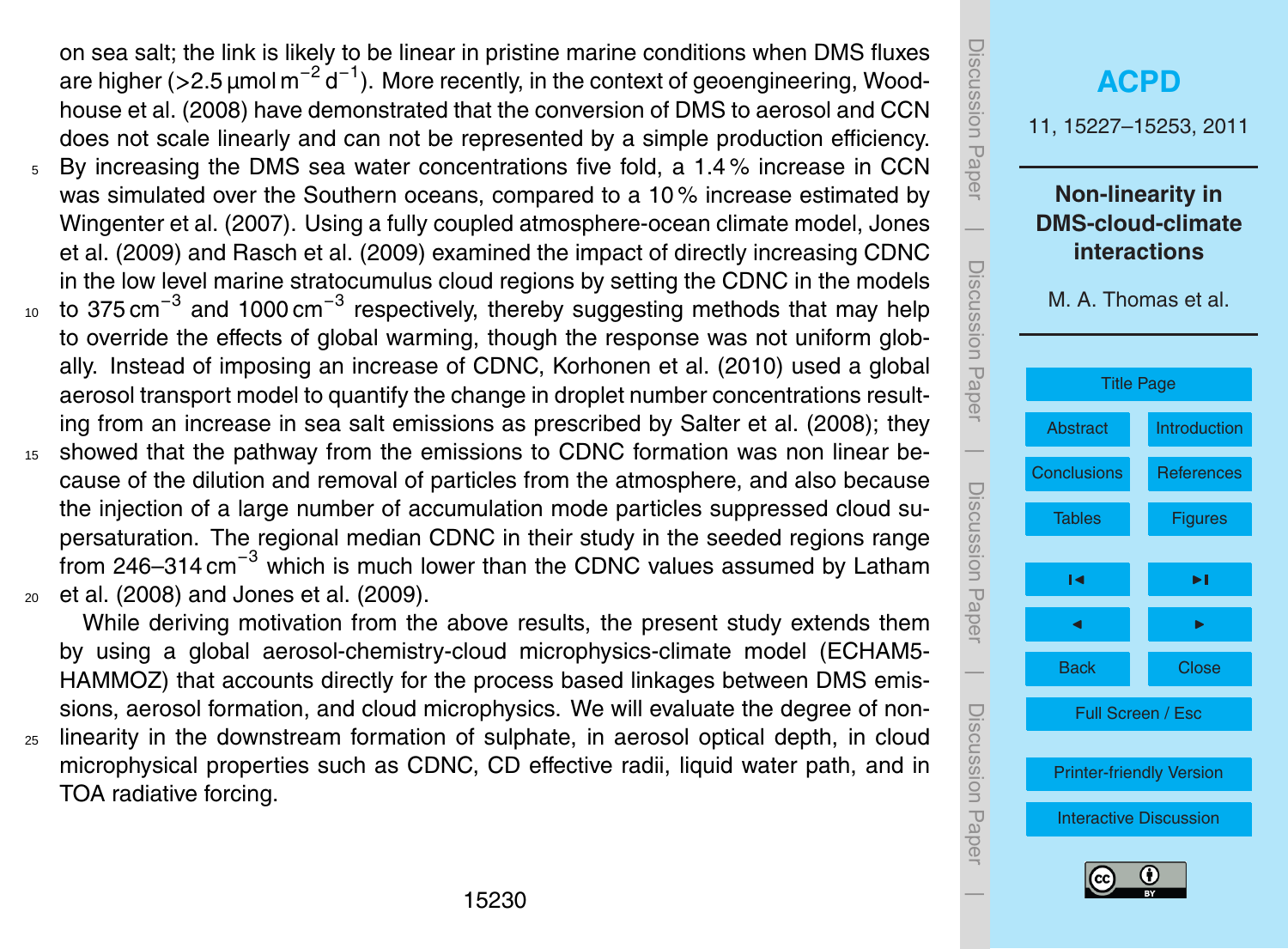#### <span id="page-4-0"></span>**2 Model, experimental set up and methodology**

Details of the configuration of our DMS-sulfate aerosol simulations using ECHAM5- HAMMOZ were presented in [Thomas et al.](#page-16-0) [\(2010\)](#page-16-0). ECHAM5-HAMMOZ consists of the general circulation model, ECHAM5 [\(Roeckner and co authors,](#page-16-0) [2003\)](#page-16-0), aerosol <sup>5</sup> module, HAM [\(Stier et al.,](#page-16-0) [2005\)](#page-16-0) and a detailed tropospheric chemistry module, MOZ [\(Horowitz et al.,](#page-14-0) [2003\)](#page-14-0). Details on the validation of aerosol and cloud parameters are given in the literature [\(Pozzoli et al.,](#page-15-0) [2008a,b;](#page-15-0) [Rast et al.,](#page-16-0) [2008;](#page-16-0) [Thomas et al.,](#page-16-0) [2010\)](#page-16-0). In the model, aerosol optical depth is obtained from a look up table of offline Mie calculations given the complex volume weighted mean refractive index of each aerosol <sup>10</sup> mode taking into consideration all the aerosol components and aerosol water and the median radius. Aerosol-cloud interactions are parameterized using the cloud microphysics scheme described in [Lohmann et al.](#page-15-0) [\(2007\)](#page-15-0). A prognostic equation is used to describe the relationship between aerosol number concentration and cloud droplet nucleation. This equation accounts for the microphysical processes such as nucleation,

- <sup>15</sup> autoconversion, self-collection, accretion by rain and snow, freezing and evaporation of cloud droplets. The autoconversion rate of cloud droplets to form raindrops is important for the cloud lifetime effect and is parameterized based on cloud liquid water mass mixing ratio and the cloud droplet number concentration [\(Khairoutdinov and Kogan,](#page-14-0) [2000\)](#page-14-0). The nucleation rate of cloud droplets is based on the total number of aerosols,
- <sup>20</sup> the updraft velocity and a factor, which takes the aerosol composition and size spectrum into account [\(Chuang and Penner,](#page-14-0) [1995\)](#page-14-0). The cloud fraction is predicted based on the parameterization scheme by [Tompkins](#page-17-0) [\(2002\)](#page-17-0). The effective radius for cloud droplets is obtained from the mean volume radius and a simple parameterization of the [d](#page-15-0)ispersion effect that depends on the cloud droplet number concentration [\(Peng and](#page-15-0) <sup>25</sup> [Lohmann,](#page-15-0) [2003\)](#page-15-0).

Simulations are performed with T42L31 (∼2.8 × 2.8◦ and 31 levels from surface to 10 hPa) resolution by nudging the model with the ECMWF ERA-40 meteorological fields for the year 1999/2000. In [Thomas et al.](#page-16-0) [\(2010\)](#page-16-0), two simulations were carried

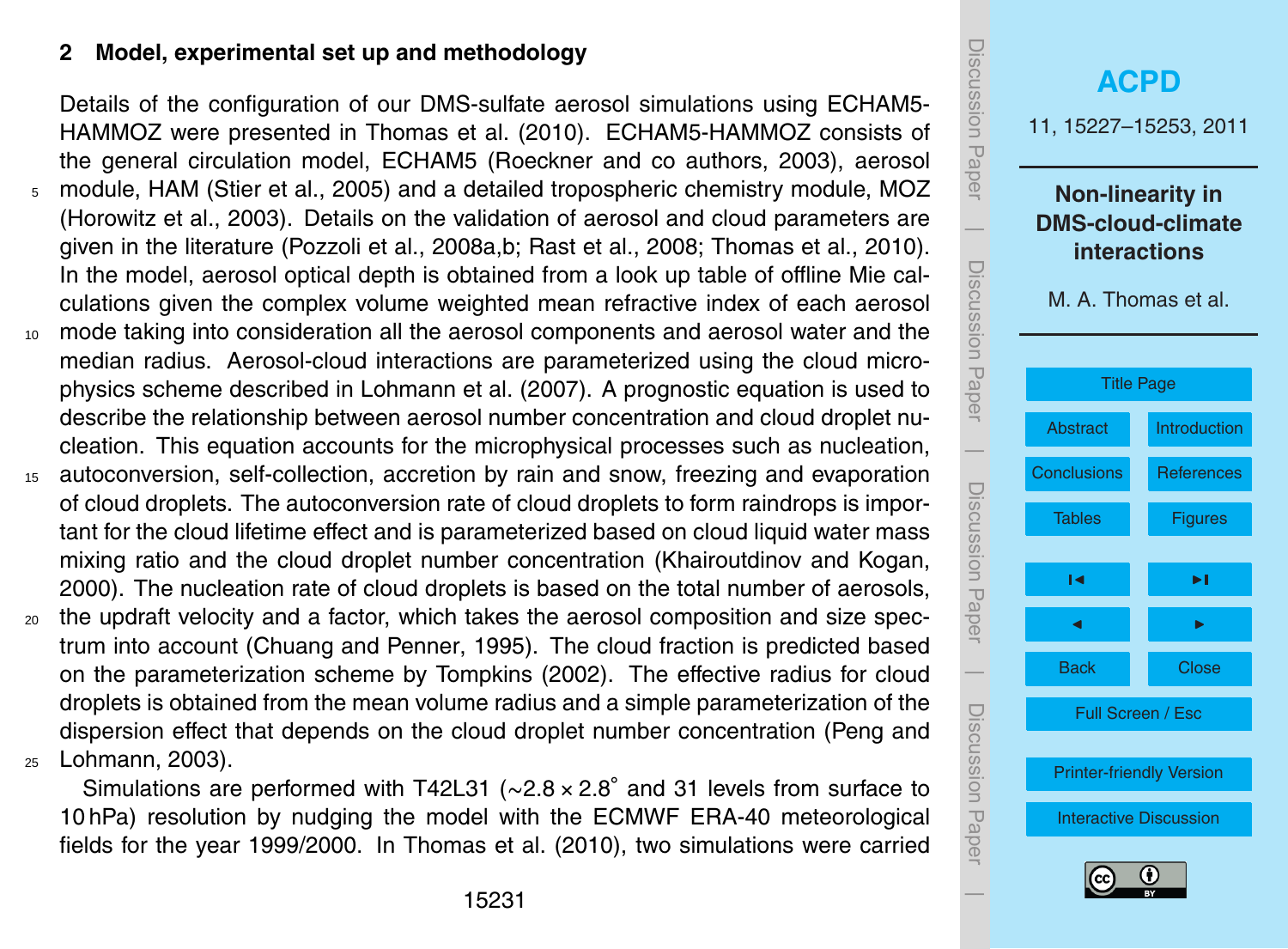<span id="page-5-0"></span>out: (1) "CTRL" simulation for which the ocean DMS sea water concentrations were prescribed from the [Kettle and Andreae](#page-14-0) [\(2000\)](#page-14-0) climatology and (2) a "wo ODMS" simulation with no ocean DMS emissions. In the present study, we perform, in addition, a 12-month simulation (December 1999–November 2000) in which the ocean DMS

- <sup>5</sup> sea water concentrations is doubled (referred to as "2X ODMS", hereafter in the text). Other emissions include anthropogenic and wildfire  $SO_2$ , black carbon and organic carbon form the background aerosol concentrations, and are held fixed in our simulations in addition to the interactively computed sea salt and dust emissions. Over the Southern oceans, in addition to DMS emissions, the dominant aerosol species are wind
- <sup>10</sup> [g](#page-15-0)enerated sea spray particles which in the model, is parameterized following [Monahan](#page-15-0) [et al.](#page-15-0) [\(1986\)](#page-15-0) scheme (for particles in the range  $0.1$  to  $10 \mu m$ ) and [Smith and Harrison](#page-16-0) [\(1998\)](#page-16-0) scheme (for the coarse particle range). The DMS-sea salt interactions in the model are described in detail in [Thomas et al.](#page-16-0) [\(2010\)](#page-16-0). Our analysis mainly focuses on the Southern ocean region, where anthropogenic influence is minimal and during SH <sup>15</sup> summer months when low level clouds are prevalent.

We evaluate the impact of changes in DMS emissions on cloud microphysical properties and radiative forcing using the following diagnostics.

DIAG1=[(CTRL−wo ODMS)*/*wo ODMS]×100%

DIAG2=[(2X ODMS−wo ODMS)*/*wo ODMS]×100%

<sup>20</sup> DIAG3=[(2X ODMS−CTRL)*/*CTRL]×100%

The diagnostics, DIAG1 and DIAG2 give the mean percentage change in the present day DMS emissions and in a doubled DMS scenario relative to a scenario with no DMS emissions. The comparison of DIAG1 and DIAG2 would give insight into the non-linearity of the system. The DIAG3 measure is the mean percentage change in <sup>25</sup> the aerosol parameters and cloud microphysics when the ocean DMS is doubled with respect to the present day DMS emissions.

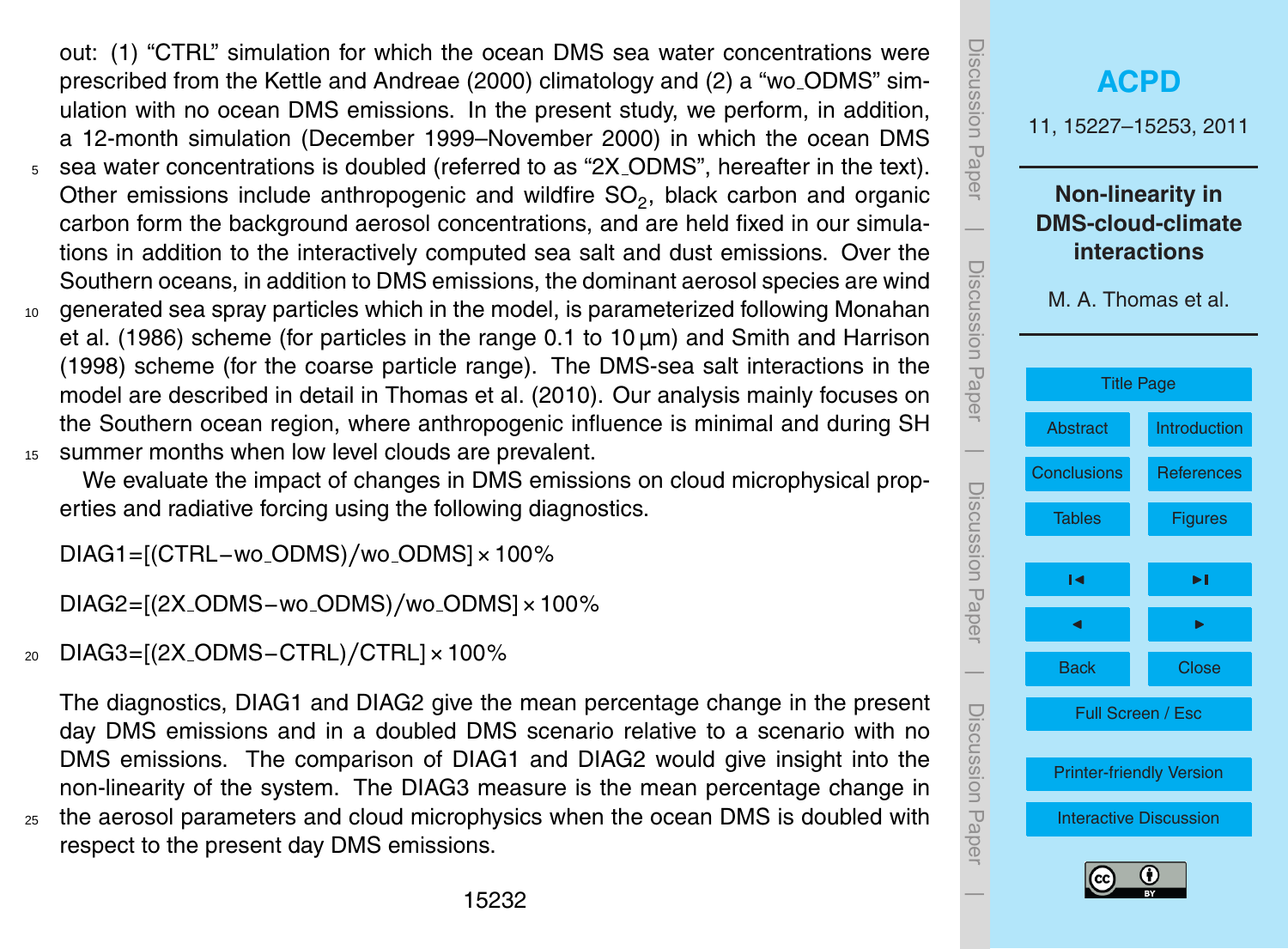#### **3 Results and discussion**

#### **3.1 Non-linearity in DMS-aerosol chemistry link**

The seasonal cycle and magnitude of the ocean DMS flux to the atmosphere in a doubled DMS sea water concentrations case and in the CTRL simulation aver-aged over the Southern oceans and globally is shown in Fig. [1.](#page-23-0) The seasonality in the fluxes follow that of the CTRL simulation, except that the magnitude is doubled. In the 2X ODMS case, the mean DMS emissions in austral summer is about  $8.17 \times 10^{-12}$  Kg(S) m<sup>-2</sup> s<sup>-1</sup> when averaged over the 30° S-75° S latitudinal belt compared to a value of  $4.08 \times 10^{-12}$  Kg(S) m<sup>-2</sup> s<sup>-1</sup> in the CTRL simulation. The mean winter fluxes are respectively around 1.36 × 10<sup>-12</sup> Kg(S) m<sup>-2</sup> s<sup>-1</sup>  $10$ and 0.7 × 10<sup>-12</sup> Kg(S) m<sup>-2</sup> s<sup>-1</sup> in 2X<sub>-</sub>ODMS simulation and CTRL simulations. Globally, the austral summer mean (annual mean) DMS flux to the atmosphere ranges from 1.95 × 10<sup>−12</sup> Kg(S) m<sup>−2</sup> s<sup>−1</sup> (1.45\*10<sup>−12</sup> Kg(S) m<sup>−2</sup> s<sup>−1</sup>) in the CTRL simulation to  $3.91 \times 10^{-12}$  Kg(S) m $^{-2}$  s $^{-1}$  (2.90\*10 $^{-12}$  Kg(S) m $^{-2}$  s $^{-1}$ ) in the 2X<sub>-</sub>ODMS simulation, in-<sup>15</sup> dicating a linear response. However, the atmospheric DMS burden for the austral summer mean months averaged over the southern latitude belt is 0.034 Tg(S) in the CTRL run (the global annual mean atmospheric DMS burden in CTRL is 0.050 Tg(S)) and 0.106 Tg(S) in the 2X ODMS run. The DMS burden is tripled when the ocean DMS emissions are doubled. This means that DMS is not converted to SO<sub>2</sub> by OH oxidation <sup>20</sup> in 2X ODMS at same rate as in the CTRL. OH concentration is not sufficient to oxidize

all the DMS when the emissions are doubled, so DMS accumulates, resulting in a three fold increase in the DMS burden.

The diagnostics for SO<sub>2</sub> and H<sub>2</sub>SO<sub>4</sub> column burdens, vertically integrated activated particle number concentration and AOD are presented in Table [1](#page-18-0) during the mean <sub>25</sub> austral summer months over 30° S-75° S mean latitude belt (The absolute numbers for the above mentioned parameters in wo ODMS, CTRL and 2X ODMS simulations are given in Table 1 in the Supplement). Relative to the wo ODMS emissions, both SO<sub>2</sub> and H<sub>2</sub>SO<sub>4</sub> burden increases by approximately 118% in the CTRL simulation.

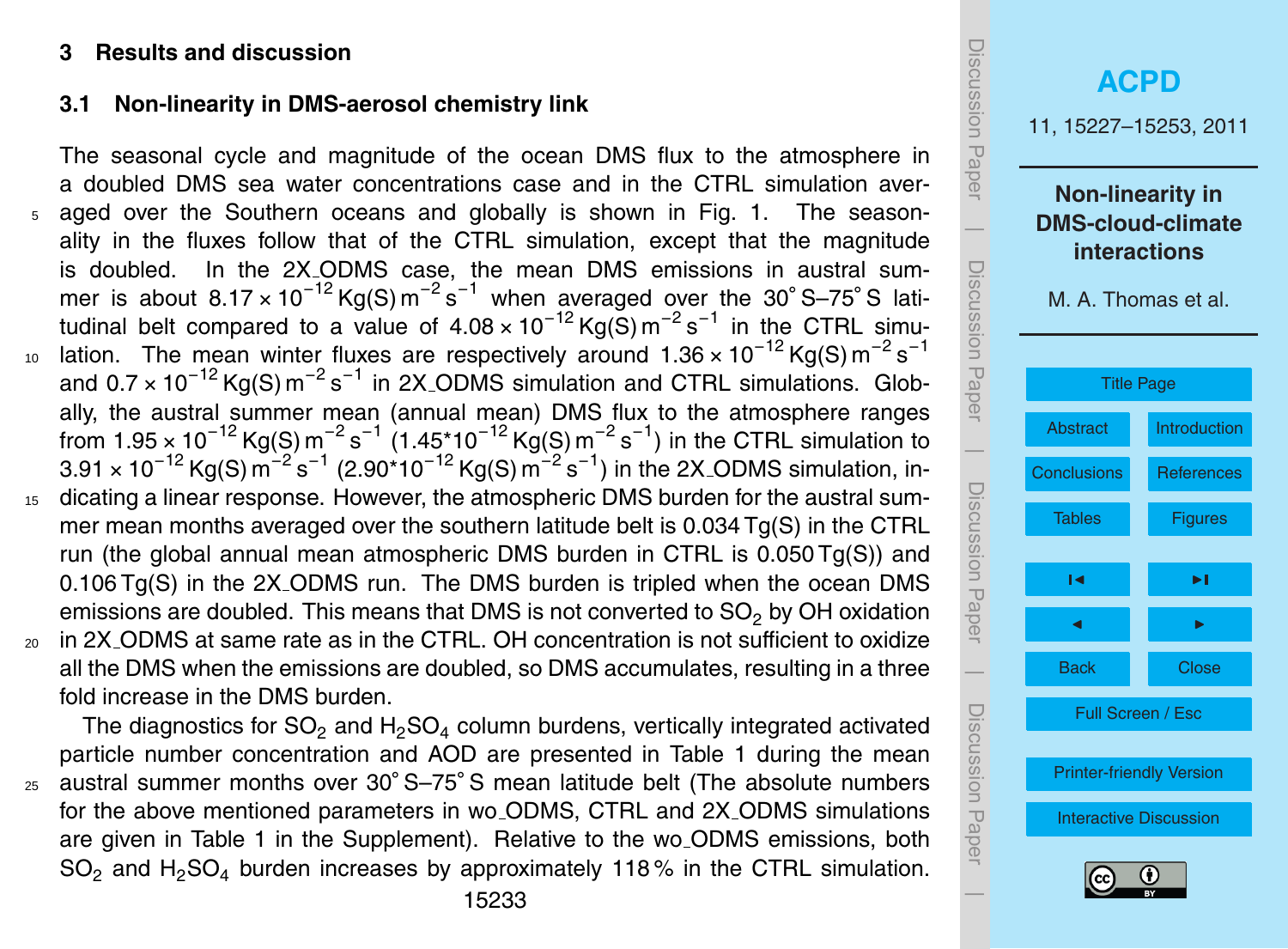<span id="page-7-0"></span>This points out to the efficient conversion of SO<sub>2</sub> to H<sub>2</sub>SO<sub>4</sub> or in other words, there is sufficient OH to facilitate the conversion of the SO<sub>2</sub> to H<sub>2</sub>SO<sub>4</sub>. However, the percentage increase is 294.5% and 180.6% respectively for  $SO_2$  and  $H_2SO_4$  column burdens in the 2X\_ODMS simulation. A non-linear response is evident in both  $SO_2$  and  $H_2SO_4$ 

- $5$  burdens. In DIAG3, the increase in burdens of SO<sub>2</sub> and H<sub>2</sub>SO<sub>4</sub> concentrations are 80.9 % and only 28.2 % respectively in the 2X ODMS simulation compared to the CTRL simulation. The relatively small percentage increase in all the diagnostics in the  $H_2SO_4$ burden compared to the  $SO<sub>2</sub>$  burden and the non-linearity can be explained as follows: [t](#page-15-0)he atmospheric DMS is converted to SO<sub>2</sub> by the reactions with OH and NO<sub>3</sub> [\(Pozzoli](#page-15-0)
- $_{\rm 10}$   $\,$  [et al.,](#page-15-0) [2008a;](#page-15-0) [Stier et al.,](#page-16-0) [2005;](#page-16-0) [Feichter et al.,](#page-14-0) [1996\)](#page-14-0) which is further oxidized to  $\rm H_2SO_4.$  $\mathsf{SO}_2$  is at the equilibrium between the gas- and aqueous- phases, the total dissolved  $SO<sub>2</sub>$  depends on its partial pressure and the Henry's law constant, which increases by almost seven orders of magnitude as the pH increases from 1 to 8. In the gas-phase, the reaction with the OH radical is dominant, produces sulfuric acid (H<sub>2</sub>SO<sub>4</sub>), which
- rapidly gets converted to sulfate aerosol by nucleation and condensation. The  $SO_2$ 15 dissolved in the aqueous-phase produces sulfate aerosol when oxidized by  $O_3$  and  $H_2O_2$  (SO<sub>2</sub> in-cloud oxidation). In our simulations the sulfate production in the liquid phase is very much linear (not shown here) with doubling ocean DMS emissions. Also, the deposition (dry,wet and sedimentation) ratio, 2X ODMS/CTRL is lower than 2. This
- $_{\text{20}}$  means that there is a lower production of SO<sub>4</sub> from gas phase oxidation. The higher percentage increase in SO<sub>2</sub> concentrations compared to the H<sub>2</sub>SO<sub>4</sub> is because of the lower OH oxidation taking place and hence,  $SO<sub>2</sub>$  accumulates, thereby exhibiting a non-linear response in  $SO_2$  and  $H_2SO_4$  burdens to the doubling of ocean DMS.

The vertically integrated number of activated particles over the southern oceans in <sup>25</sup> austral summer increase by 116.7 % in CTRL simulation and 179.2 % in 2X ODMS simulation relative to the wo ODMS. It can be seen that the rate of increase is not doubled and does not scale up with the doubling of DMS emissions, hence the pathway is nonlinear. The number of activated particles is calculated based on the supersaturation and updraft velocity that depends non-linearily on the total aerosol number and their

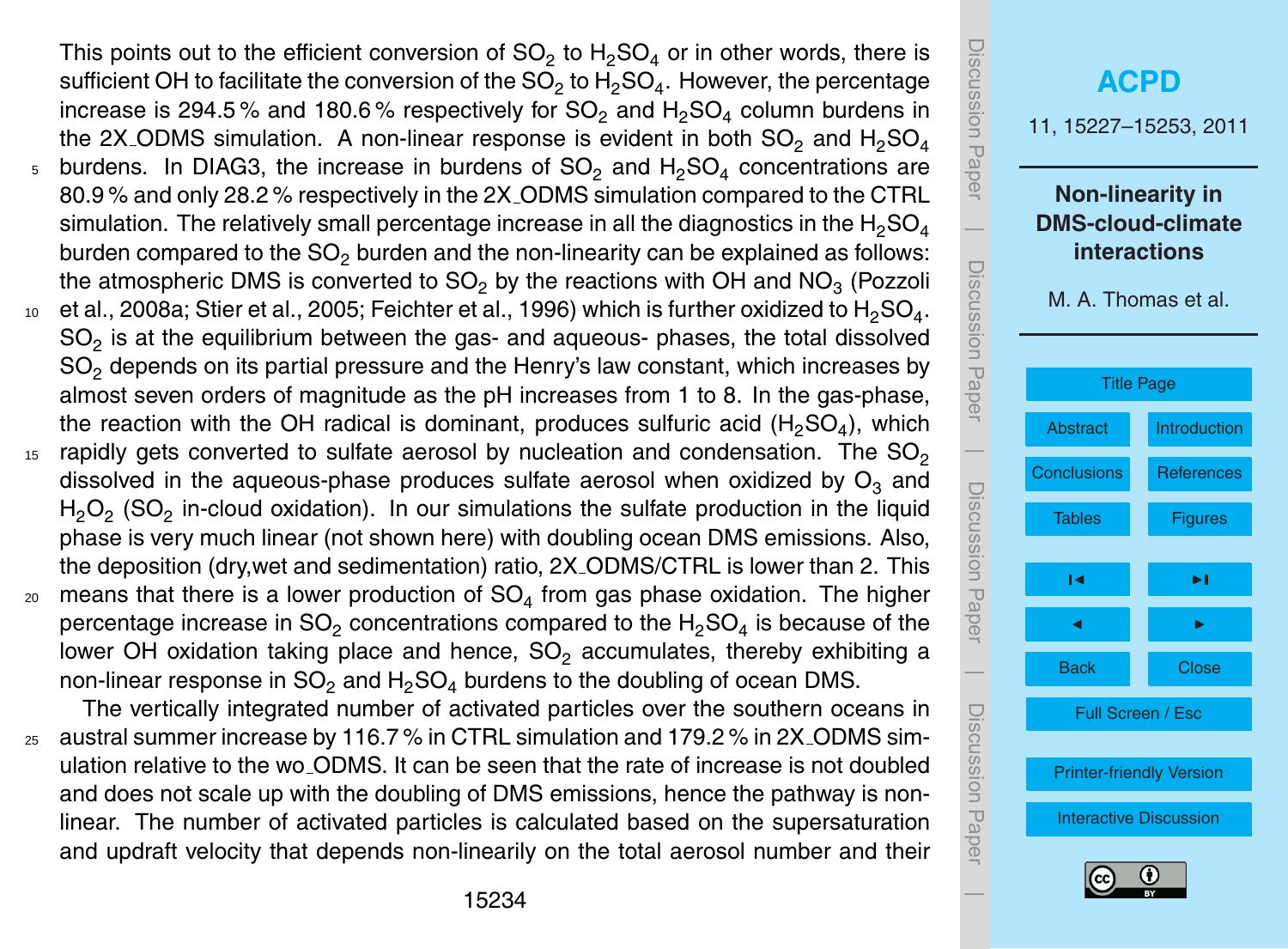<span id="page-8-0"></span>size distribution and chemical composition. The number of activated particles increase by only 28.9 % with the doubling of ocean DMS compared to the CTRL simulation. This is due to the saturation effect whereby enhanced aerosol concentrations diminsh the supersaturation hindering activation of aerosol particles [\(Boucher and Lohmann,](#page-14-0)  $5\quad 1994$ ).

The resulting zonal mean DMS derived aerosol optical depth (AOD) at  $0.55 \,\mathrm{\mu m}$ for the latitude belt 30° S–75° S is 0.167 in the CTRL simulation and 0.2013 in the 2X ODMS simulation for the SH summer months. The percentage increase in AOD in the 2X ODMS simulation with respect to the CTRL simulation and also, for DIAG1 and

- <sup>10</sup> DIAG2 diagnostics are presented in Table [1.](#page-18-0) The aerosol optical depth is indirectly coupled to aerosol numbers and mass through size distribution, composition and mixing state. The percentage increases in AOD in DIAG1 and DIAG2 are 23.1 % and 50.3 %. Relative to the no DMS emission scenario, the AOD is mostly doubled when the emissions in the CTRL simulation are doubled, indicating a linear behaviour. However,
- <sup>15</sup> DIAG3 shows that with a doubling of model ocean DMS, the model AOD increases by ∼20 % over the SH summer months in the 30◦ S–75◦ S belt relative to the CTRL simulation. Here, a non-linear response is seen when the emissions are doubled in the CTRL scenario.

The following subsections describe in detail the changes in the modelled cloud mi-<sup>20</sup> crophysical properties (such as CDNC burden, CD effective radii and cloud liquid water path) for a doubling of the ocean DMS flux. We also discuss the variation in the top of the atmosphere all sky radiative forcing. The changes are evaluated based on the diagnostics given in Sect. 2.

| iscussion Paper         | <b>ACPD</b><br>11, 15227-15253, 2011                                                              |                   |  |  |  |  |  |  |  |  |
|-------------------------|---------------------------------------------------------------------------------------------------|-------------------|--|--|--|--|--|--|--|--|
| Discussion Paper        | <b>Non-linearity in</b><br><b>DMS-cloud-climate</b><br><b>interactions</b><br>M. A. Thomas et al. |                   |  |  |  |  |  |  |  |  |
|                         | <b>Title Page</b>                                                                                 |                   |  |  |  |  |  |  |  |  |
|                         | <b>Abstract</b>                                                                                   | Introduction      |  |  |  |  |  |  |  |  |
|                         | <b>Conclusions</b>                                                                                | <b>References</b> |  |  |  |  |  |  |  |  |
| Discussion Paper        | <b>Tables</b>                                                                                     | <b>Figures</b>    |  |  |  |  |  |  |  |  |
|                         | м                                                                                                 | ►∣                |  |  |  |  |  |  |  |  |
|                         | ◀                                                                                                 |                   |  |  |  |  |  |  |  |  |
|                         | <b>Back</b>                                                                                       | <b>Close</b>      |  |  |  |  |  |  |  |  |
|                         | Full Screen / Esc<br><b>Printer-friendly Version</b>                                              |                   |  |  |  |  |  |  |  |  |
| <b>Discussion Paper</b> | <b>Interactive Discussion</b><br>(cc                                                              | 0                 |  |  |  |  |  |  |  |  |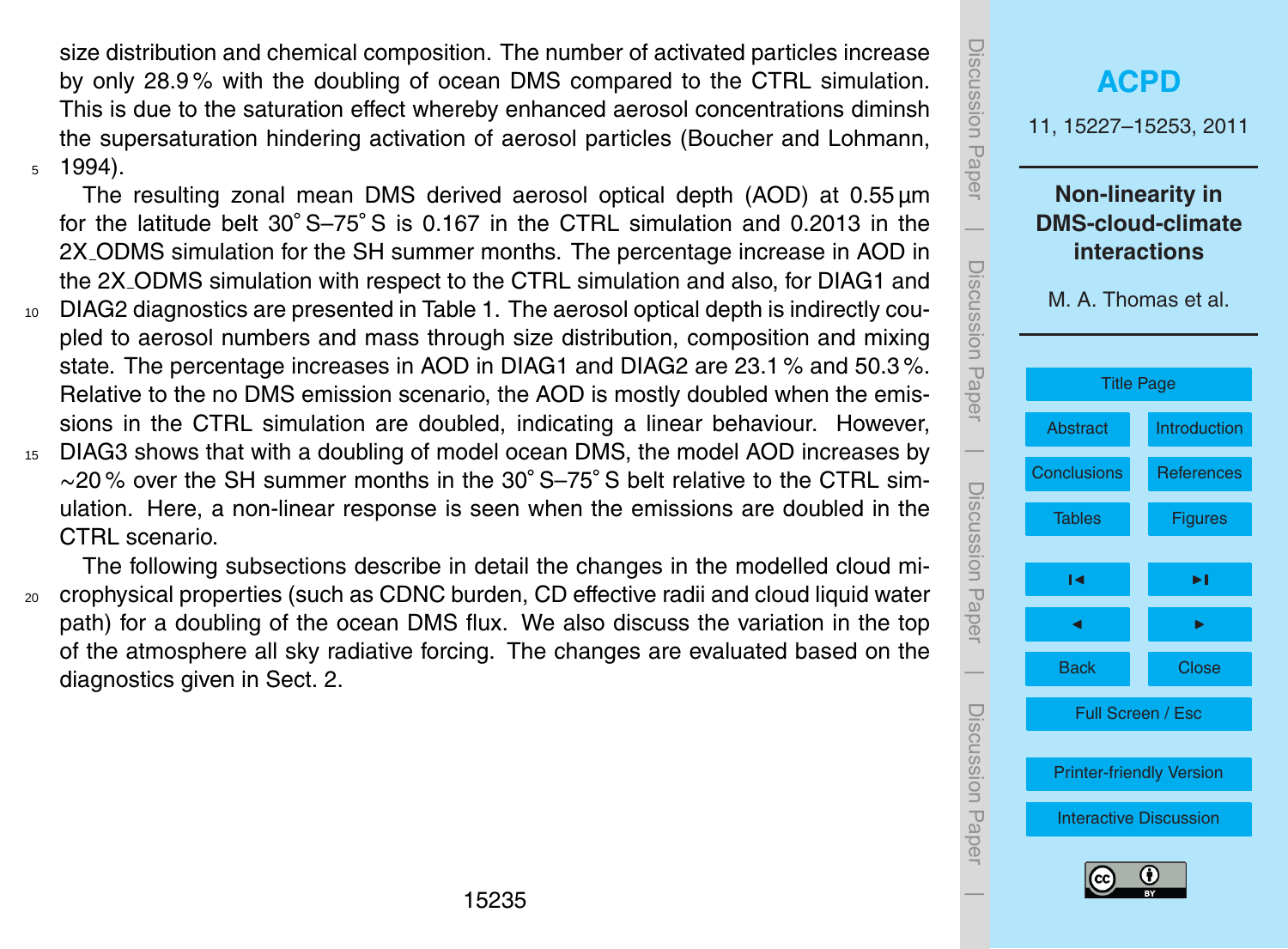#### <span id="page-9-0"></span>**3.2 Non-linearity in cloud microphysical link**

## **3.2.1 CDNC burden**

The zonally averaged CDNC burden averaged over the Southern oceans [30° S–75° S] is presented in Fig. [2](#page-24-0) for the CTRL simulation (black line), wo ODMS simulation (red line) and for the 2X\_ODMS simulation (green line). An increase in CDNC burden in  $\overline{\phantom{a}}$ both CTRL and 2X ODMS simulations compared to the wo ODMS simulation is clearly Discussion Paperevident. This increase is more pronounced in the austral summer months, associated Discussion Paper with the intense biological activity during this period of the year and a minimum in the austral winter months. Also, it has to be noted that the CDNC burden increases with the <sup>10</sup> doubling of the DMS emissions. Summarized in Table [2](#page-19-0) for the SH summer months, averaged over the 30◦ S–75◦ S latitude belt, the CDNC burden is increased by 165 % for the 2X ODMS and 110 % for the CTRL compared to the simulation with no DMS emissions (DIAG1 and DIAG2 respectively). This indicates that the processes governing  $\overline{\phantom{a}}$ the CDNC formation are non-linear, as the CDNC burden does not scale with the DMS Discussion PaperDiscussion Paper <sup>15</sup> emissions. The vertically integrated atmospheric liquid water remains constant in all these simulations which is one of the reasons why while the DMS emissions increase two fold, the droplet number concentrations increase by only 25 % over the 30° S–75° S latitude belt during SH summer (refer DIAG3 in Table [2\)](#page-19-0) due to the saturation effect explained in the previous section and is in sync with the change in the number of activated <sup>20</sup> particles. [Boucher and Lohmann](#page-14-0) [\(1994\)](#page-14-0) used an empirical relationship in their indirect  $\overline{\phantom{a}}$ effect parameterization between CDNC and sulfate mass and showed that an increase in CDNC with increasing aerosol load can take place only in relatively clean air. Globally, the CDNC burden increases by only 13.2 % (13.1 %) when the DMS emissions are doubled when averaged over DJF months (averaged annually).

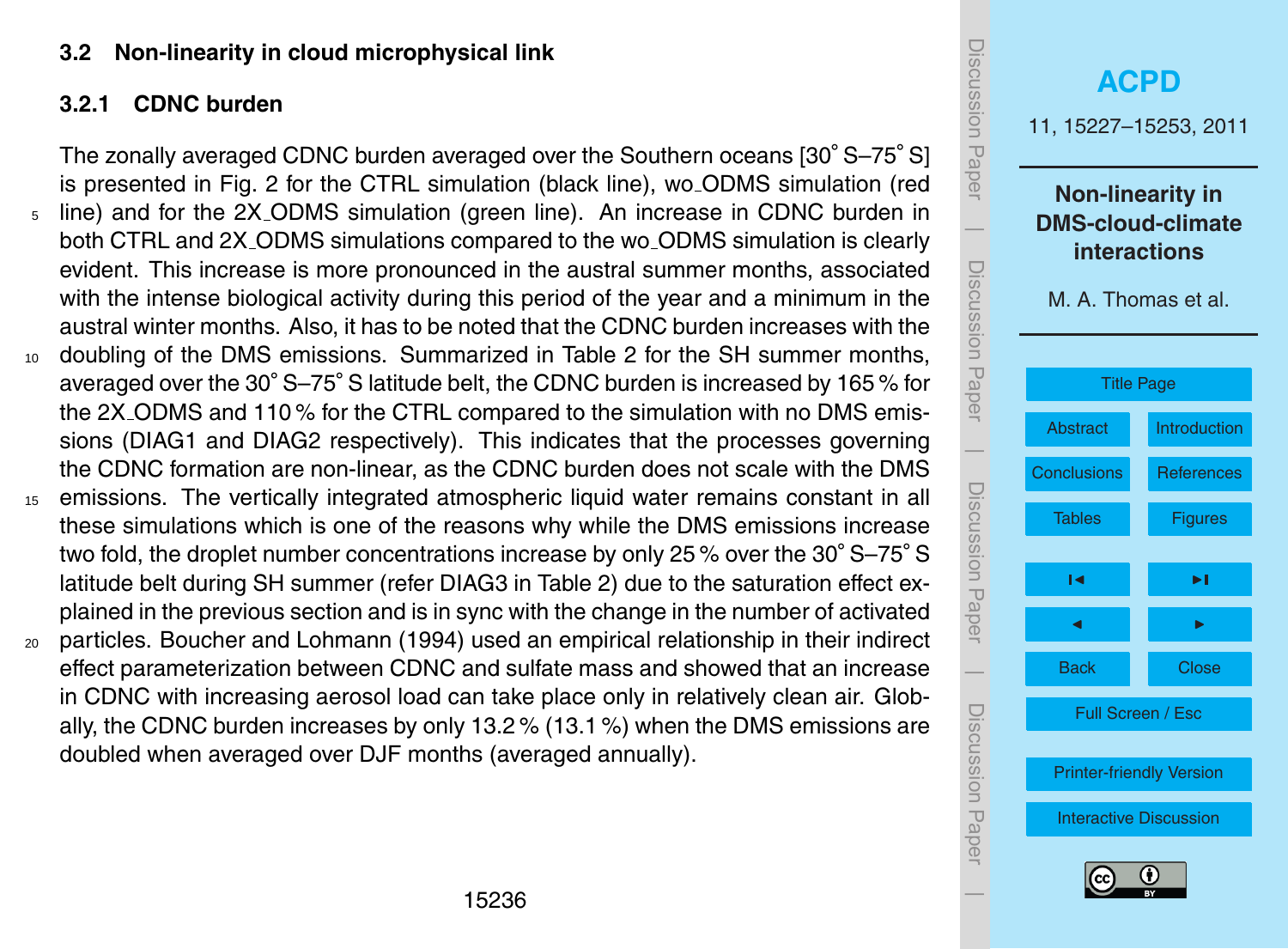#### **3.2.2 CD effective radii**

In Fig. [3](#page-25-0) we present variations in the cloud top cloud droplet effective radii in the CTRL (black), wo ODMS (red) and 2X ODMS (green) simulations. The droplet size reaches a maximum of 12.2 µm in the wo ODMS case during the austral summer months. In <sup>5</sup> both the CTRL and 2X ODMS simulations, the droplet size is smaller (between 10.5 µm and 11.5 µm) compared to the droplet size with no ocean DMS emissions. Also, it is evident that the droplet radius is even smaller when the DMS is doubled compared to the DMS in the CTRL simulation. The percentage differences of the simulated droplet radii presented in Table [3](#page-20-0) in the CTRL (DIAG1) and 2X ODMS (DIAG2) shows that the 10 droplet radius is smaller by about 6% and 9% respectively compared to the droplet size in the wo\_ODMS simulation when averaged over 30° S-75° S latitude belt in DJF, a clear signature of the first indirect aerosol effect. The cloud droplet radius is primarily determined by liquid water content in the cloud and CDNC, which depends on the number of aerosol particles. There are more activated particles in the 2X ODMS

<sup>15</sup> simulation competing for the same amount of available atmospheric water (with only 0.11 % increase in 2X ODMS compared to CTRL), thereby, resulting in a reduction in the droplet size. Here, we can see that the decrease in droplet size with a two fold increment in DMS emissions is non-linear. The DIAG3 gives the variation in the droplet radii in the 2X ODMS compared to the DMS emissions in the CTRL simulation. The  $20$  mean decrease is 2.9 % when the DMS emissions are doubled.

**3.2.3 Cloud liquid water path**

The second IAE or the cloud lifetime effect is manifested as an increase in cloud liquid water path and hence, cloud cover. A decrease in cloud droplet effective radius due to an increase in aerosol amount leads to the decreased coalescence efficiency of cloud <sup>25</sup> droplets. This further results in precipitation suppression and increase in cloud lifetime. The vertically integrated cloud liquid water in the three simulations carried out here are

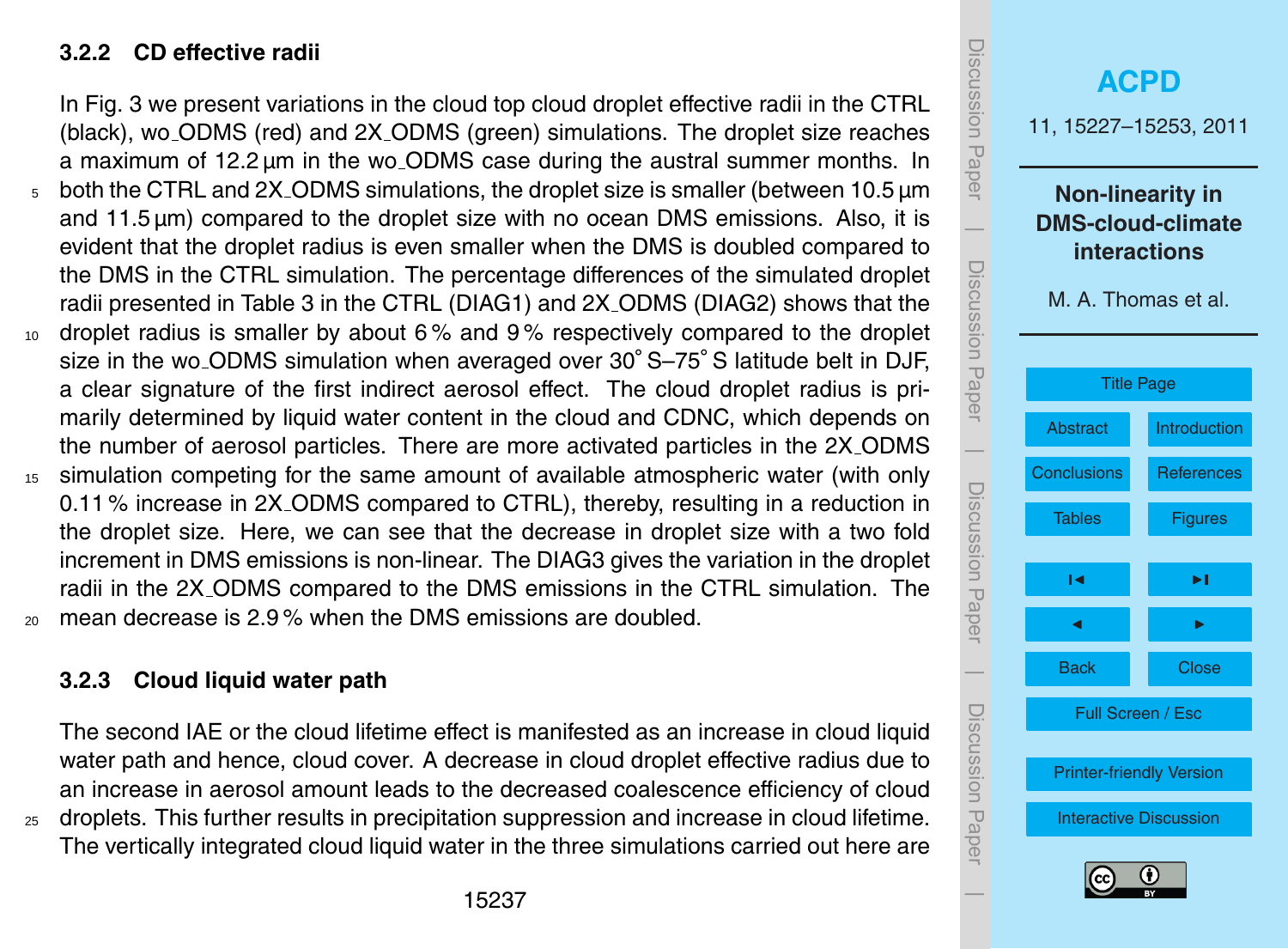<span id="page-11-0"></span>presented in Fig. [4.](#page-26-0) Here, it can be seen that there is an increase in cloud liquid water path when ocean DMS is included (black and green lines) in the simulations compared to the no DMS case (red line). This is because, the rate at which cloud droplets form rain drops is inversely proportional to CDNC, which means that an increase in aerosol

<sup>5</sup> concentrations and hence, CDNC delays the precipitation rate leading to increased liquid water path [\(Lohmann and Feichter,](#page-15-0) [1997\)](#page-15-0). The seasonality observed in the CTRL and the 2X ODMS simulations also follows the ocean DMS cycle with a maximum over the austral summer months and a minimum over the austral winter months. The cloud liquid water path increases with the doubling of ocean DMS over the 30◦ S–75◦ S <sup>10</sup> latitude belt when compared to the CTRL scenario run.

Table [4](#page-21-0) gives the percentage changes in the vertically integrated cloud liquid water over the Southern oceans in SH summer. An increase of approximately 44 % in the CTRL and 61 % in the 2X ODMS simulation with respect to the wo ODMS simulation is simulated over the SH summer months when averaged south of 30S. Max-<sup>15</sup> imum increase in the cloud liquid water path is seen in the northern most band in the 30◦ S–75◦ S latitude band, with an average increase of 11.7 % over the Southern oceans, when the DMS emissions are doubled with respect to the DMS emissions in the CTRL simulation. Globally, an annual mean increase of 7.5 % is estimated when the DMS emissions are doubled compared to the CTRL simulation which corresponds <sup>20</sup> to a 0.35 % increase in the total cloud cover (not shown).

**3.3 Aerosol radiative forcing at the TOA**

The TOA all sky radiative forcing is evaluated as the difference between the perturbed (CTRL and 2X ODMS simulations) and the unperturbed (wo ODMS) radiative fluxes [\(Thomas et al.,](#page-16-0) [2010\)](#page-16-0). The global annual mean DMS induced aerosol radiative forcing at the TOA is estimated as  $-2.03$  W m<sup>-2</sup> in the CTRL simulation and  $-3.42$  W m<sup>-2</sup> 25 in the doubling DMS simulation. This means that under near constant atmospheric water vapor, a doubling of the DMS emissions can result in an additional cooling of

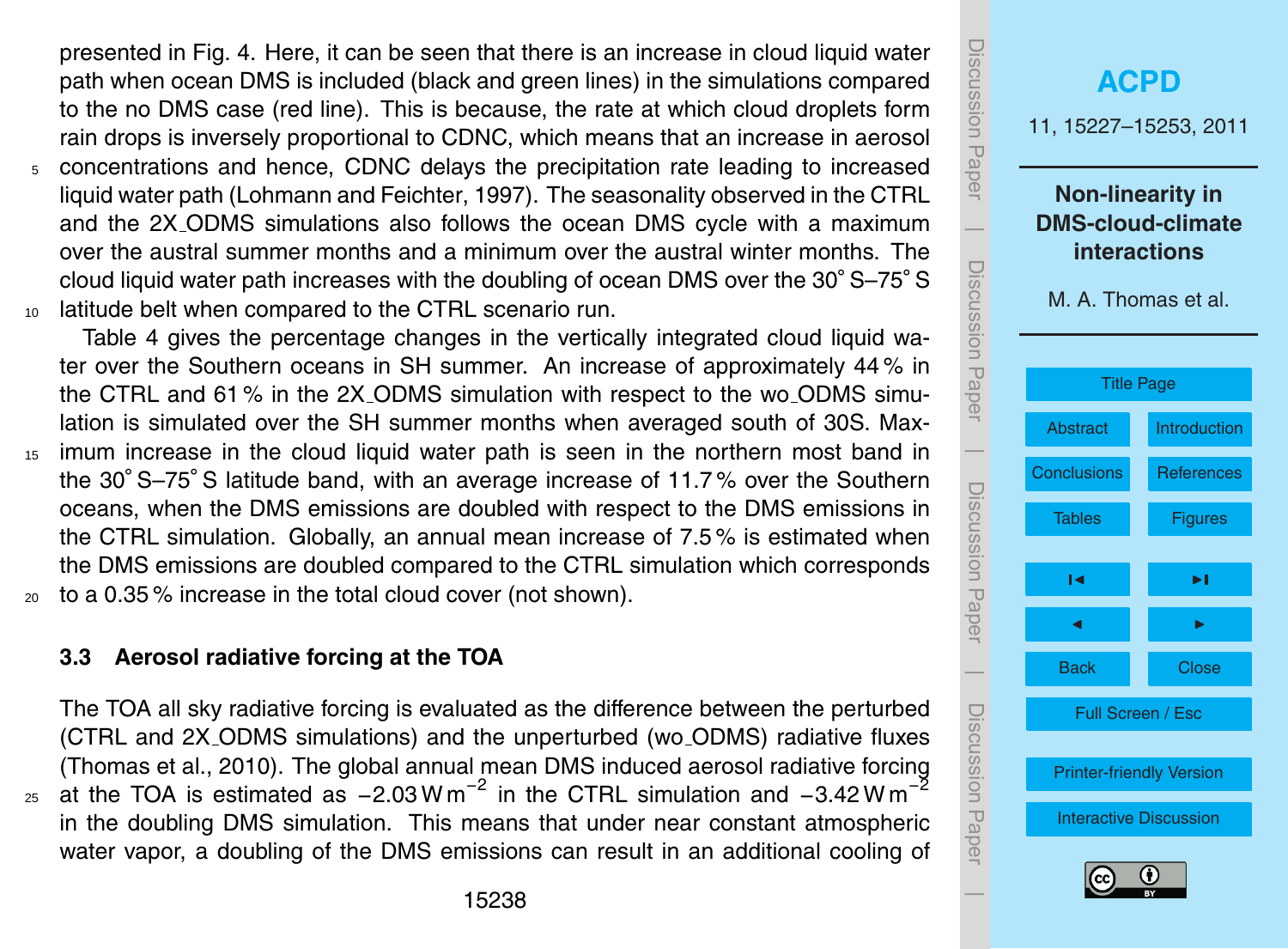<span id="page-12-0"></span>−1.4 W m−<sup>2</sup> compared to the ocean DMS emissions in the CTRL simulation. Note that the current net global anthropogenic radiative forcing is ~1.6 W m<sup>-2</sup> compared to pre-industrial values [\(Solomon et al.,](#page-16-0) [2007\)](#page-16-0).

The TOA radiative forcing over the Southern oceans during the SH austral months <sup>5</sup> are presented in Table [5](#page-22-0) in the CTRL (given in brackets) and in the 2X ODMS simulations. The values have a maximum of  $-24$  W m<sup>-2</sup> and a minimum of  $-6$  W m<sup>-2</sup> over the Southern oceans during SH summer for the 2X ODMS case. In the CTRL scenario case, the radiative forcing at the TOA range between  $-14$  W m<sup>-2</sup> and  $-5$  W m<sup>-2</sup>. The largest changes (5 W m<sup>-2</sup>) in the TOA radiative forcing for the 2X<sub>-</sub>ODMS case in com-10 parison to the CTRL occur in the 30° S–60° S latitude band. However, the variation in the TOA radiative forcing pertaining to a doubling of DMS is relatively small (maximum decrease is  $-2.3$  W m<sup>-2</sup>) in the Southern most belt in the SH.

#### **4 Summary and conclusions**

An assessment of the degree of non-linearity in DMS-cloud-climate interactions is cru-15 cial as it has implications for our understanding of these links in future climate as well as evaluation of geoengineering studies that propose to modulate low-level marine water clouds. The global model ECHAM5-HAMMOZ enables us to investigate such non-linearity in different processes by taking into account the linked chemistry, aerosol and cloud microphysical processes. For this, we compared the DMS derived changes

<sup>20</sup> in the cloud microphysical properties between a control simulation and one in which DMS emissions were doubled. Simulations are carried out in the T42L31 resolution by forcing the model with ERA-40 meteorological fields for 13 months from Dec 1999. In these simulations the vertically integrated atmospheric water vapor is a constant. In [t](#page-14-0)he control simulation, the ocean DMS concentration is prescribed from the [Kettle and](#page-14-0) <sup>25</sup> [Andreae](#page-14-0) [\(2000\)](#page-14-0) database.

The main findings of this paper are summarized below. The DMS flux to the atmosphere is 8.34 × 10<sup>-12</sup> Kg(S) m<sup>-2</sup> s<sup>-1</sup> in the CTRL simulation. With the doubling of the

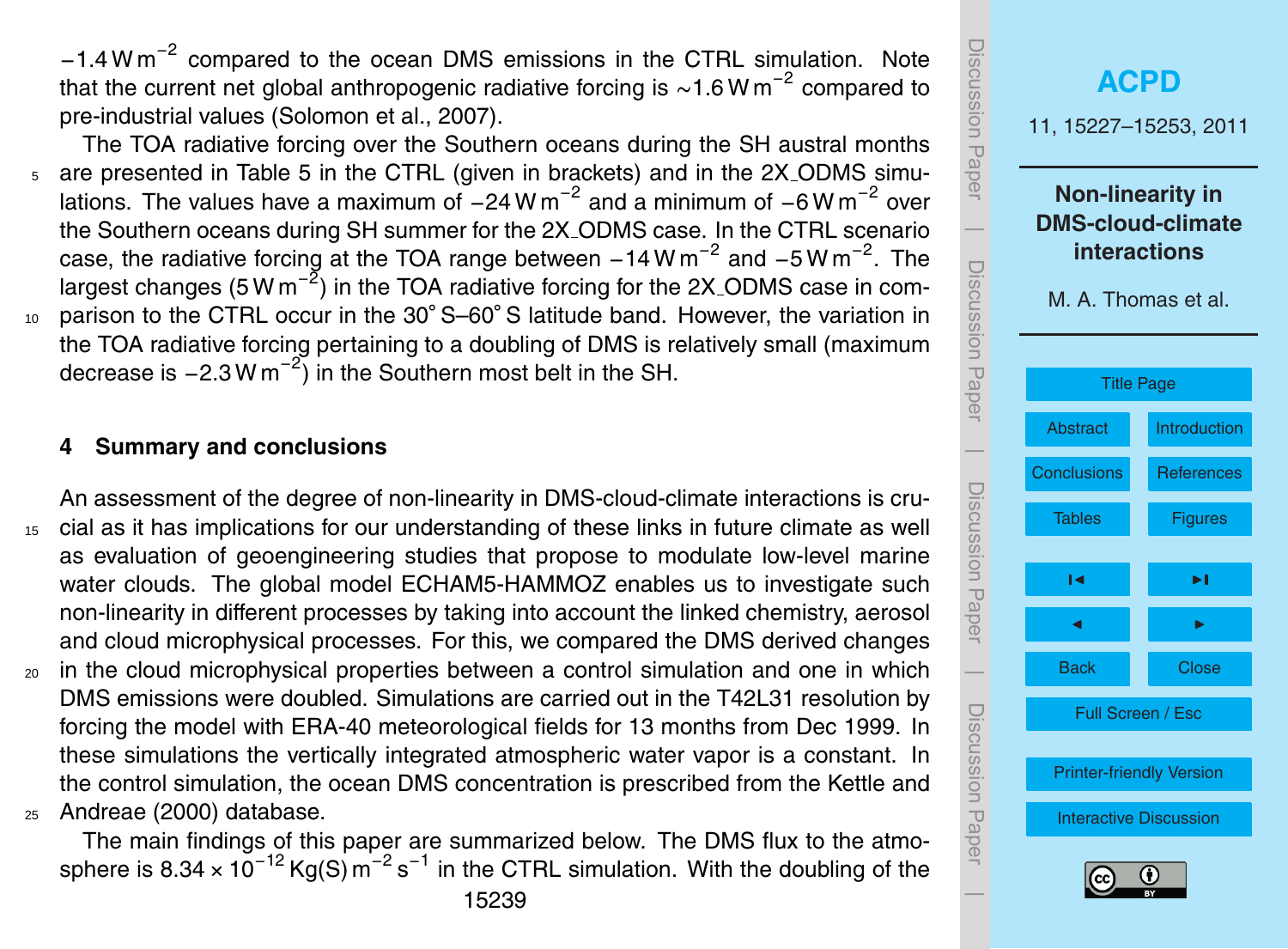DMS emissions, we increase the H<sub>2</sub>SO<sub>4</sub> burden by only 28%, SO<sub>2</sub> burden by 81% and AOD by ∼20 % over the SH summer months in the 30◦ S–75◦ S belt. This resulted in an increase in the vertically integrated CDNCs by 25 %. Since the vertically integrated atmospheric liquid water vapor is a constant, an increase in CDNCs leads to  $5$  a reduction in cloud droplet radius. We simulate a decrease by 3.4 % in the droplet

- radius over the Southern oceans in DJF. The equivalent increase in cloud liquid water path is 10.7 %. These percentage deviations do not change substantially when averaged over the globe, as the largest changes in the DMS aerosol-cloud-climate interactions are observed over the Southern oceans which is a region of maximum DMS
- <sup>10</sup> emissions during the SH summer. The aforementioned changes in cloud microphysical properties results in a global annual mean cooling at the TOA of  $-3.42 \text{ W m}^{-2}$ ; an additional cooling of  $-1.4 \text{ W m}^{-2}$  when the DMS emissions to the atmosphere are doubled. The results from our study implies that the aerosol chemistry-cloud microphysics link is highly non-linear. Finally, we would like to mention that the discussions
- <sup>15</sup> on geoengineering methodologies that propose modulations of low-level marine water clouds are centered mainly on two aerosol proposals: one where the injection of sea salt aerosols to counteract warming is envisaged, and the other, where iron fertilization in oceans is estimated to stimulate DMS-cloud climate interactions. The present study would provide useful insights in evaluating the latter proposal.
- <sup>20</sup> **Supplementary material related to this article is available online at: [http://www.atmos-chem-phys-discuss.net/11/15227/2011/](http://www.atmos-chem-phys-discuss.net/11/15227/2011/acpd-11-15227-2011-supplement.pdf) [acpd-11-15227-2011-supplement.pdf](http://www.atmos-chem-phys-discuss.net/11/15227/2011/acpd-11-15227-2011-supplement.pdf)**.

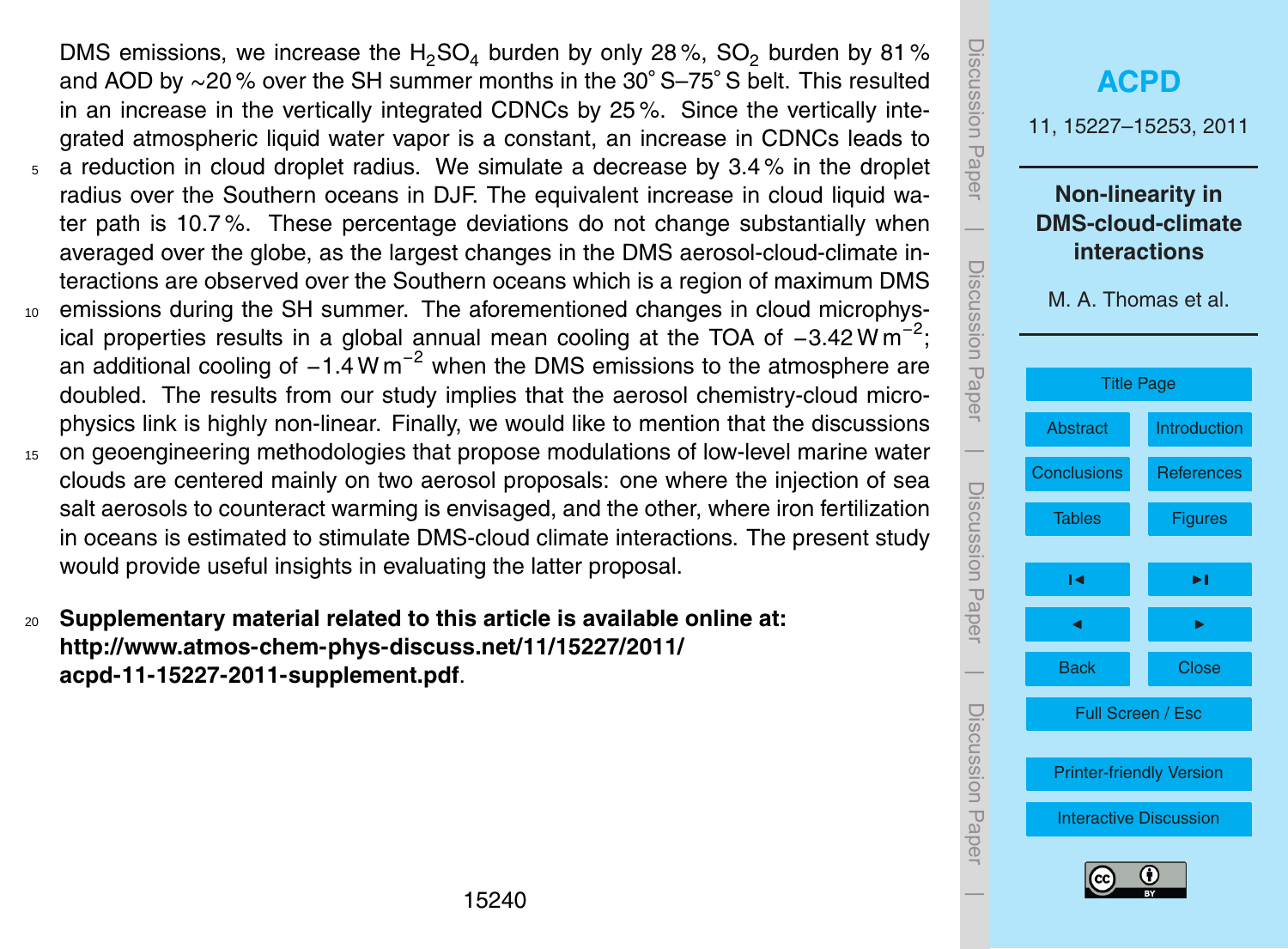<span id="page-14-0"></span>*Acknowledgements.* This work was supported and funded by the QUEST-feedbacks project under the UK Natural Environment Research Council (NERC) QUEST programme.

#### **References**

Albrecht, B.: Aerosols, cloud microphysics and fractional cloudiness, Science, 245, 1227–1230,

- 5 1989 [15229](#page-2-0)
	- Boucher, O. and Lohmann, U.: The sulfate-CCN-cloud albedo effect, Tellus B, 47, 281–300, 1994. [15235,](#page-8-0) [15236](#page-9-0)
	- Boyd, P. W.: Ranking geo-engineering schemes, Nat. Geosci., 1, 722–724, 2008. [15229](#page-2-0) Carslaw, K. S., Boucher, O., Spracklen, D. V., Mann, G. W., Rae, J. G. L., Woodward, S., and
- <sup>10</sup> Kulmala, M.: A review of natural aerosol interactions and feedbacks within the Earth system, Atmos. Chem. Phys., 10, 1701–1737, [doi:10.5194/acp-10-1701-2010,](http://dx.doi.org/10.5194/acp-10-1701-2010) 2010. [15229](#page-2-0)
	- Chuang, C. C. and Penner, J. E.: Effects of anthropogenic sulfate on cloud drop nucleation and opticalproperties, Tellus B, 47, 566–577, 1995. [15231](#page-4-0)

Feichter, J., Kjellstrom, E., Rodhe, H., Dentener, F., Lelieveld, J., and Roelofs, G.: Simulation

- <sup>15</sup> of the tropospheric sulfur cycle in a global climate model, Atmos. Environ., 30, 1693–1707, 1996. [15234](#page-7-0)
	- Horowitz, L. W., Walters, S., Mauzerall, D. L., Emmons, L. K., Rasch, P. J., Granier, C., Tie, X., Lamarque, J., Schultz, M. G., Tyndall, G. S., Orlando, J. J., and Brasseur, G. P.: A global simulation of tropospheric ozone and related tracers: Description and evaluation of MOZART,
- <sup>20</sup> version 2, J. Geophys. Res., 108(D24), 4784, doi:10.1029/2002JD002853, 2003. [15231](#page-4-0) Jones, A., Haywood, J., and Boucher, O.: Climate impacts of geoengineering marine stratocumulus clouds, J. Geophys. Res., 114, D10106, doi:10.1029/2008JD011450, 2009. [15229,](#page-2-0) [15230](#page-3-0)

Kettle, A. and Andreae, M.: Flux of dimethylsulfide from the oceans: A comparison of updated

<sup>25</sup> data sets and flux models, J. Geophys. Res., 105, 26793–26808, 2000. [15232,](#page-5-0) [15239](#page-12-0) Khairoutdinov, M. and Kogan, Y.: A new cloud physics parameterization in a large-eddy simulation model of marine stratocumulus, Mon. Weather Rev., 128, 229–243, 2000. [15231](#page-4-0) Korhonen, H., Carslaw, K. S., and Romakkaniemi, S.: Enhancement of marine cloud albedo via controlled sea spray injections: a global model study of the influence of emission rates,



 $\overline{\phantom{a}}$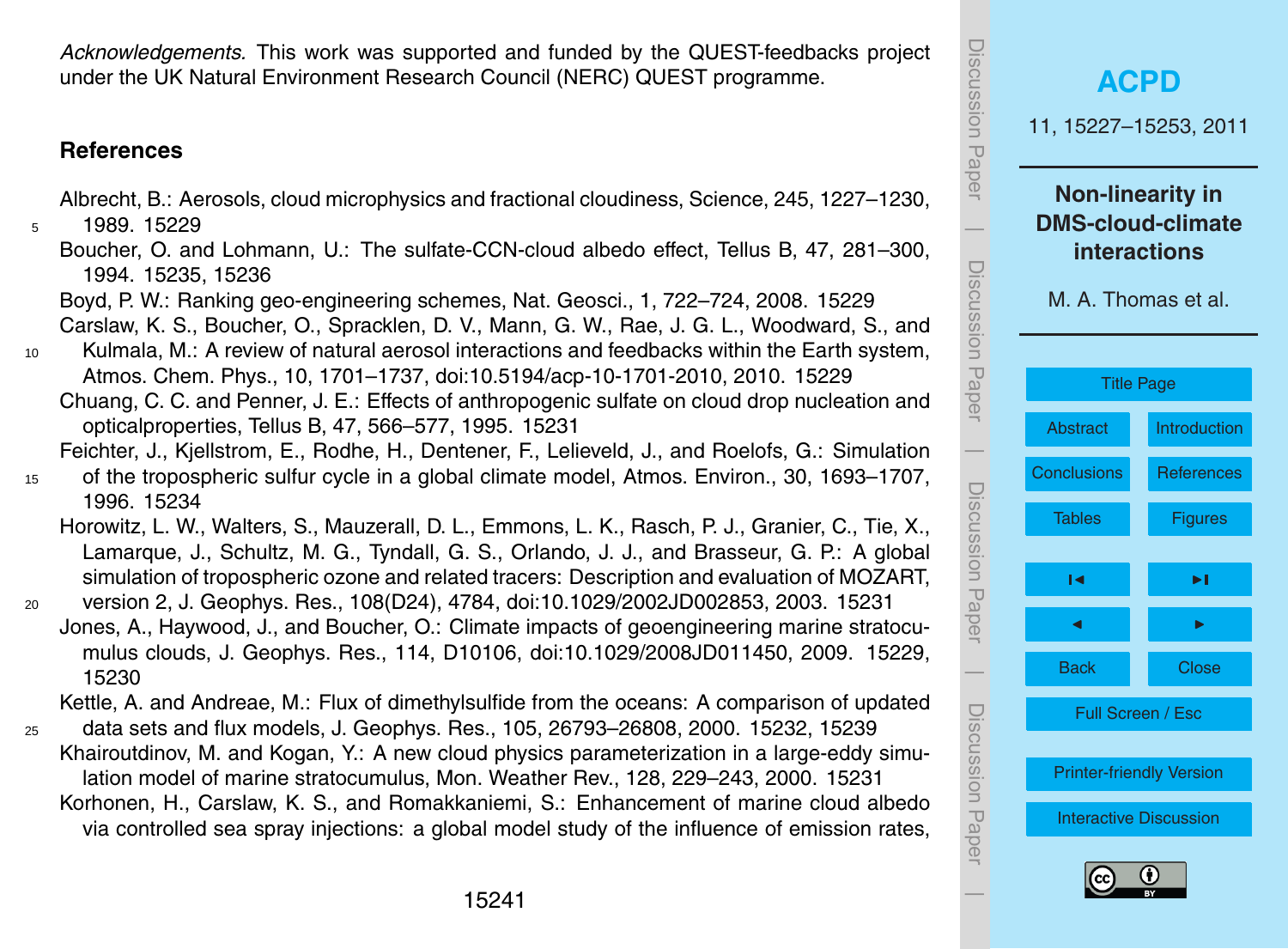<span id="page-15-0"></span>microphysics and transport, Atmos. Chem. Phys., 10, 4133–4143, [doi:10.5194/acp-10-4133-](http://dx.doi.org/10.5194/acp-10-4133-2010) [2010,](http://dx.doi.org/10.5194/acp-10-4133-2010) 2010. [15229,](#page-2-0) [15230](#page-3-0)

- Latham, J., Rasch, P., Chen, C.-C., Kettles, L., Gadian, A., Gettelman, A., Morrison, H., Bower, K., and Choularton, T.: Global temperature stabilization via controlled albedo enhancement
- <sup>5</sup> of low-level maritime clouds, Philos. T. R. Soc. A, 366(1882), 3969–3987, 2008. [15230](#page-3-0) Lohmann, U. and Feichter, J.: Impact of sulfate aerosols on albedo and lifetime of clouds: A sensitivity study with the ECHAM4 GCM, J. Geophys. Res., 102(D12), 13685–13700, 1997. [15238](#page-11-0)
- Lohmann, U. and Feichter, J.: Global indirect aerosol effects: a review, Atmos. Chem. Phys., 5, <sup>10</sup> 715–737, [doi:10.5194/acp-5-715-2005,](http://dx.doi.org/10.5194/acp-5-715-2005) 2005. [15229](#page-2-0)
	- Lohmann, U., Stier, P., Hoose, C., Ferrachat, S., Kloster, S., Roeckner, E., and Zhang, J.: Cloud microphysics and aerosol indirect effects in the global climate model ECHAM5-HAM, Atmos. Chem. Phys., 7, 3425–3446, [doi:10.5194/acp-7-3425-2007,](http://dx.doi.org/10.5194/acp-7-3425-2007) 2007. [15231](#page-4-0)

Monahan, E., Spiel, D., and Davidson, K.: Oceanic whitecaps and their role, in: air-sea ex-<sup>15</sup> change, chapter: A model of marine aerosols generation via whitecaps and wave disruption,

D. Reidel, Norwell, Massachusetts, 252 ed., 167–174, 1986. [15232](#page-5-0)

Pandis, S. N., Russell, L. M., and Seinfeld, J. H.: The relationship between DMS flux and CCN concentrations in remote marine regions, J. Geophys. Res., 99, 16945–16957, 1994. [15229](#page-2-0) Peng, Y. and Lohmann, U.: Sensitivity study of the spectral dispersion of the cloud

- <sup>20</sup> droplet size distribution on the indirect aerosol effect, Geophys. Res. Lett., 30(10), 1507, [doi:10.1029/2003GL017192,](http://dx.doi.org/10.1029/2003GL017192) 2003. [15231](#page-4-0)
	- Pozzoli, L., Bey, I., Rast, J. S., Schultz, M. G., Stier, P., and Feichter, J.: Trace gas and aerosol interactions in the fully coupled model of aerosol-chemistry-climate ECHAM5-HAMMOZ: 1. Model description and insights from the spring 2001 TRACE-P experiment, J. Geophys. Res.,
- <sup>25</sup> 113, D07308, doi:10.1029/2007JD009007, 2008a. [15231,](#page-4-0) [15234](#page-7-0)
	- Pozzoli, L., Bey, I., Rast, J. S., Schultz, M. G., Stier, P., and Feichter, J.: Trace gas and aerosol interactions in the fully coupled model of aerosol-chemistry-climate ECHAM5-HAMMOZ: 2. Impact of heterogeneous chemistry on the global aerosol distributions, J. Geophys. Res., 113, D07309, doi:10.1029/2007JD009008, 2008b. [15231](#page-4-0)
- <sup>30</sup> Quaas, J., Ming, Y., Menon, S., Takemura, T., Wang, M., Penner, J. E., Gettelman, A., Lohmann, U., Bellouin, N., Boucher, O., Sayer, A. M., Thomas, G. E., McComiskey, A., Feingold, G., Hoose, C., Kristjánsson, J. E., Liu, X., Balkanski, Y., Donner, L. J., Ginoux, P. A., Stier, P., Grandey, B., Feichter, J., Sednev, I., Bauer, S. E., Koch, D., Grainger, R. G., Kirkevåg, A.,

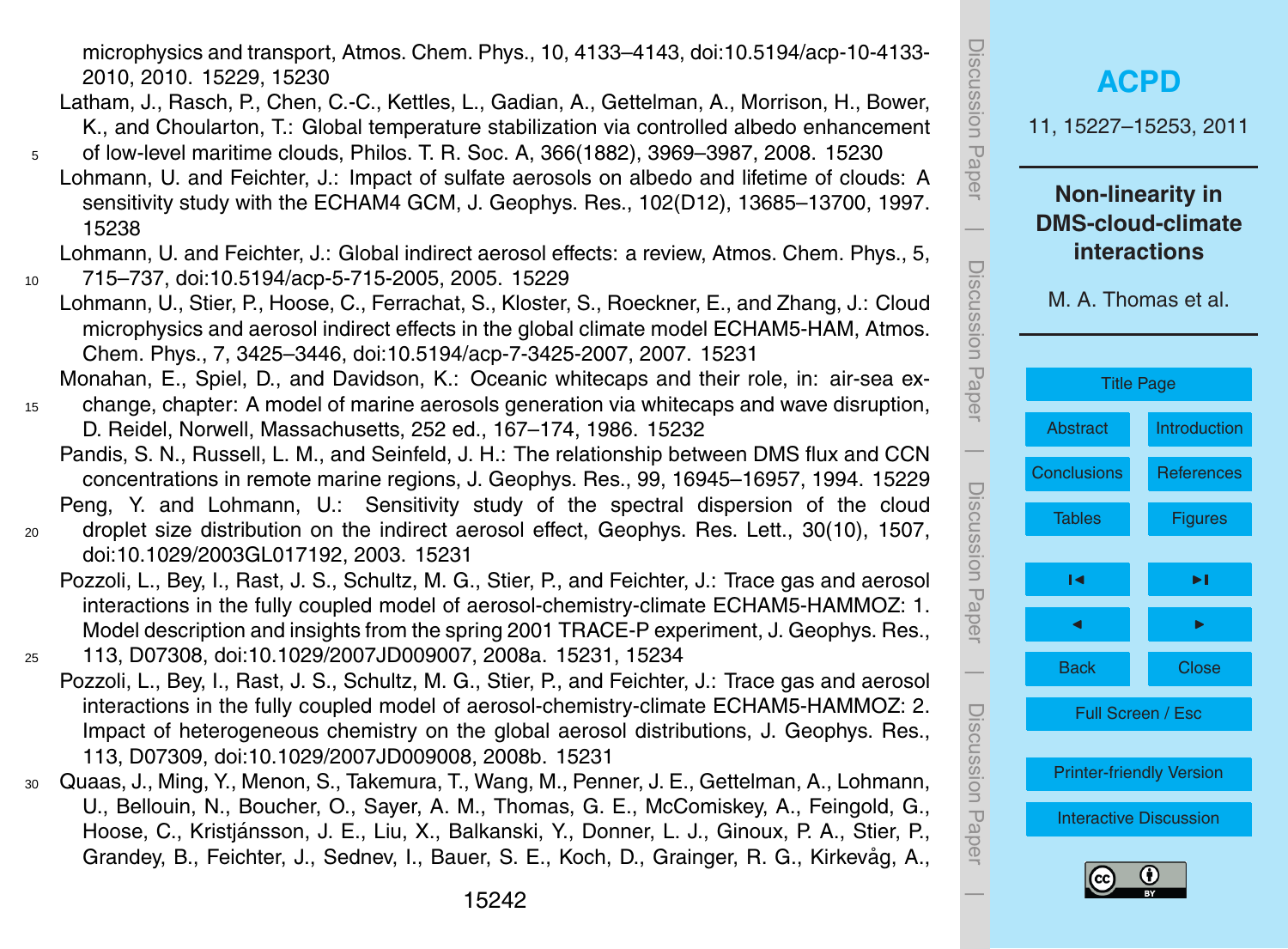<span id="page-16-0"></span>Iversen, T., Seland, Ø., Easter, R., Ghan, S. J., Rasch, P. J., Morrison, H., Lamarque, J.- F., Iacono, M. J., Kinne, S., and Schulz, M.: Aerosol indirect effects - general circulation model intercomparison and evaluation with satellite data, Atmos. Chem. Phys., 9, 8697– 8717, [doi:10.5194/acp-9-8697-2009,](http://dx.doi.org/10.5194/acp-9-8697-2009) 2009. [15229](#page-2-0)

- <sup>5</sup> Rast, S., Schultz, M. G., Bey, I., van Noije, T., Aghedo, A. M., Brasseur, G. P., Diehl, T., Esch, M., Ganzeveld, L., Kirchner, I., Kornblueh, L., Rhodin, A., Roeckner, E., Schmidt, H., Schroeder, S., Schulzweida, U., Stier, P., Thomas, K., and Walters, S.: Evaluation of the tropospheric chemistry general circulation model ECHAM5-MOZ and its application to the analysis of interannual variability in tropospheric ozone from 1960–2000, J. Geophys. Res., submitted, <sup>10</sup> 2008. [15231](#page-4-0)
- - Rasch, P. J., Latham, J., and Chen, C. C.: Geoengineering by cloud seeding: Influence on sea ice and climate system., Environ. Res. Lett., 4, 8 pp., 2009. [15230](#page-3-0)
	- Roeckner, E., Baeuml, G., Bonaventura, L., Brokopf, R., Esch, M., Giorgetta, M., Hagemann, S., Kirchner, I., Kornblueh, L., Manzini, E., Rhodin, A., Schlese, U., Schulzweida, U., and
- <sup>15</sup> Tompkins, A.: The atmospheric general circulation model ECHAM5. PART I: Model description,, MPI-Report, 349, 127 pp., 2003. [15231](#page-4-0)
	- Russell, L. M., Pandis, S. N., and Seinfeld, J. H.: Aerosol production and growth in the marine boundary layer, J. Geophys. Res., 99, 20989–21003, 1994. [15229](#page-2-0)

Salter, S., Sortino, G., and Latham, J.: Sea-going hardware for the cloud albedo method of <sup>20</sup> reversing global warming., Phil. Trans. R. Soc., A366, 3989–4006, 2008. [15230](#page-3-0)

- Smith, M. and Harrison, N.: The sea spray generation function, J. Aerosol Sci., 29, 189–190, 1998. [15232](#page-5-0)
- Solomon, S., Qin, D., Manning, M., Chen, Z., Marquis, M., Averyt, K. M., and Tignor, H. M.: IPCC, 2007: Summary for Policymakers, in: Climate Change 2007: The Physical Science
- <sup>25</sup> Basis. Contribution of Working Group I to the Fourth Assessment Report of the Intergovernmental Panel on Climate Change, Cambridge University Press, Cambridge, United Kingdom and New York, NY, USA, 2007. [15229,](#page-2-0) [15239](#page-12-0)
	- Stier, P., Feichter, J., Kinne, S., Kloster, S., Vignati, E., Wilson, J., Ganzeveld, L., Tegen, I., Werner, M., Balkanski, Y., Schulz, M., Boucher, O., Minikin, A., and Petzold, A.: The aerosol-
- <sup>30</sup> climate model ECHAM5-HAM, Atmos. Chem. Phys., 5, 1125–1156, [doi:10.5194/acp-5-1125-](http://dx.doi.org/10.5194/acp-5-1125-2005) [2005,](http://dx.doi.org/10.5194/acp-5-1125-2005) 2005. [15231,](#page-4-0) [15234](#page-7-0)

Thomas, M. A., Suntharalingam, P., Pozzoli, L., Rast, S., Devasthale, A., Kloster, S., Feichter, J., and Lenton, T. M.: Quantification of DMS aerosol-cloud-climate interactions using the





 $\overline{\phantom{a}}$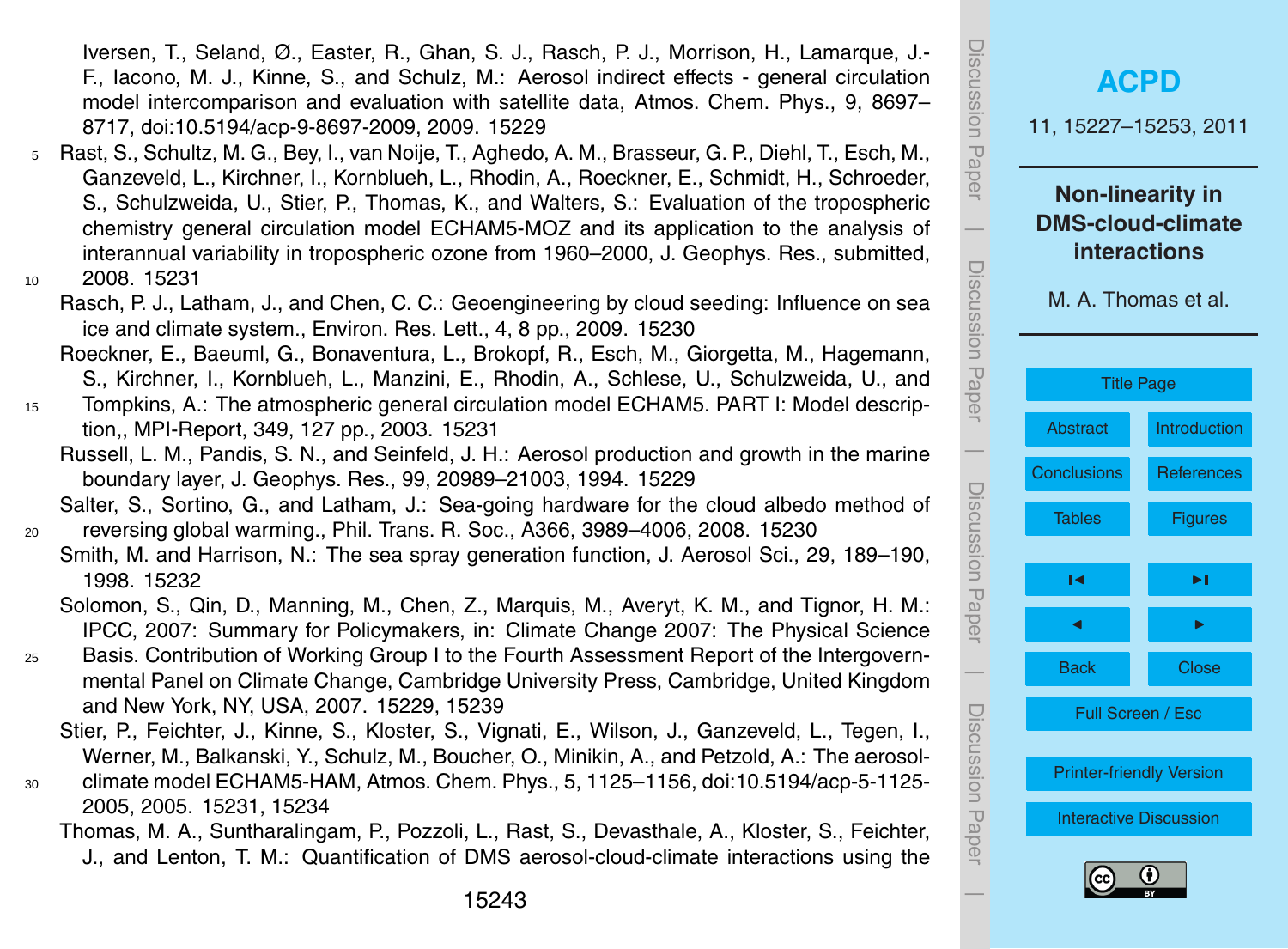<span id="page-17-0"></span>ECHAM5-HAMMOZ model in a current climate scenario, Atmos. Chem. Phys., 10, 7425– 7438, [doi:10.5194/acp-10-7425-2010,](http://dx.doi.org/10.5194/acp-10-7425-2010) 2010. [15231,](#page-4-0) [15232,](#page-5-0) [15238](#page-11-0)

- Tompkins, A. M.: A prognostic parameterization for the subgrid-scale variability of water vapor and clouds in large-scale models and its use to diagnose cloud cover, J. Atmos. Sci., 59, <sup>5</sup> 1917–1942, 2002. [15231](#page-4-0)
	- Twomey, S. A.: Pollution and the Planetary Albedo, Atmos. Environ., 8, 1251–1256, 1974. [15229](#page-2-0)
	- Twomey, S. A.: The influence of pollution on the shortwave albedo of clouds, J. Atmos. Sci., 34, 1149–1152, 1977. [15229](#page-2-0)
- <sup>10</sup> Wingenter, O. W., Elliot, S. M., and Blake, D. R.: New directions: Enhancing the natural sulphur cycle to slow global warming, Atmos. Environ., 41, 7373–7375, 2007. [15229,](#page-2-0) [15230](#page-3-0)
	- Woodhouse, M. T., Mann, G. W., and Carslaw, K. S.: New Directions: The impact of oceanic iron fertilisation on cloud condensation nuclei, Atmos. Environ., 42, 5728–5730, 2008. [15229,](#page-2-0) [15230](#page-3-0)

| <b>ISCUSSION PAPPE</b> | <b>ACPD</b><br>11, 15227-15253, 2011                                                       |                   |  |  |  |  |  |  |  |  |
|------------------------|--------------------------------------------------------------------------------------------|-------------------|--|--|--|--|--|--|--|--|
| Discussion Paper       | <b>Non-linearity in</b><br><b>DMS-cloud-climate</b><br>interactions<br>M. A. Thomas et al. |                   |  |  |  |  |  |  |  |  |
|                        | <b>Title Page</b>                                                                          |                   |  |  |  |  |  |  |  |  |
|                        | <b>Abstract</b>                                                                            | Introduction      |  |  |  |  |  |  |  |  |
|                        | <b>Conclusions</b>                                                                         | <b>References</b> |  |  |  |  |  |  |  |  |
| Discussion Paper       | <b>Tables</b>                                                                              | <b>Figures</b>    |  |  |  |  |  |  |  |  |
|                        | м                                                                                          | ▶∣                |  |  |  |  |  |  |  |  |
|                        |                                                                                            |                   |  |  |  |  |  |  |  |  |
|                        | <b>Back</b>                                                                                | <b>Close</b>      |  |  |  |  |  |  |  |  |
| Discussion Haper       | Full Screen / Esc                                                                          |                   |  |  |  |  |  |  |  |  |
|                        | <b>Printer-friendly Version</b>                                                            |                   |  |  |  |  |  |  |  |  |
|                        | <b>Interactive Discussion</b>                                                              |                   |  |  |  |  |  |  |  |  |
|                        | (cc                                                                                        | G)                |  |  |  |  |  |  |  |  |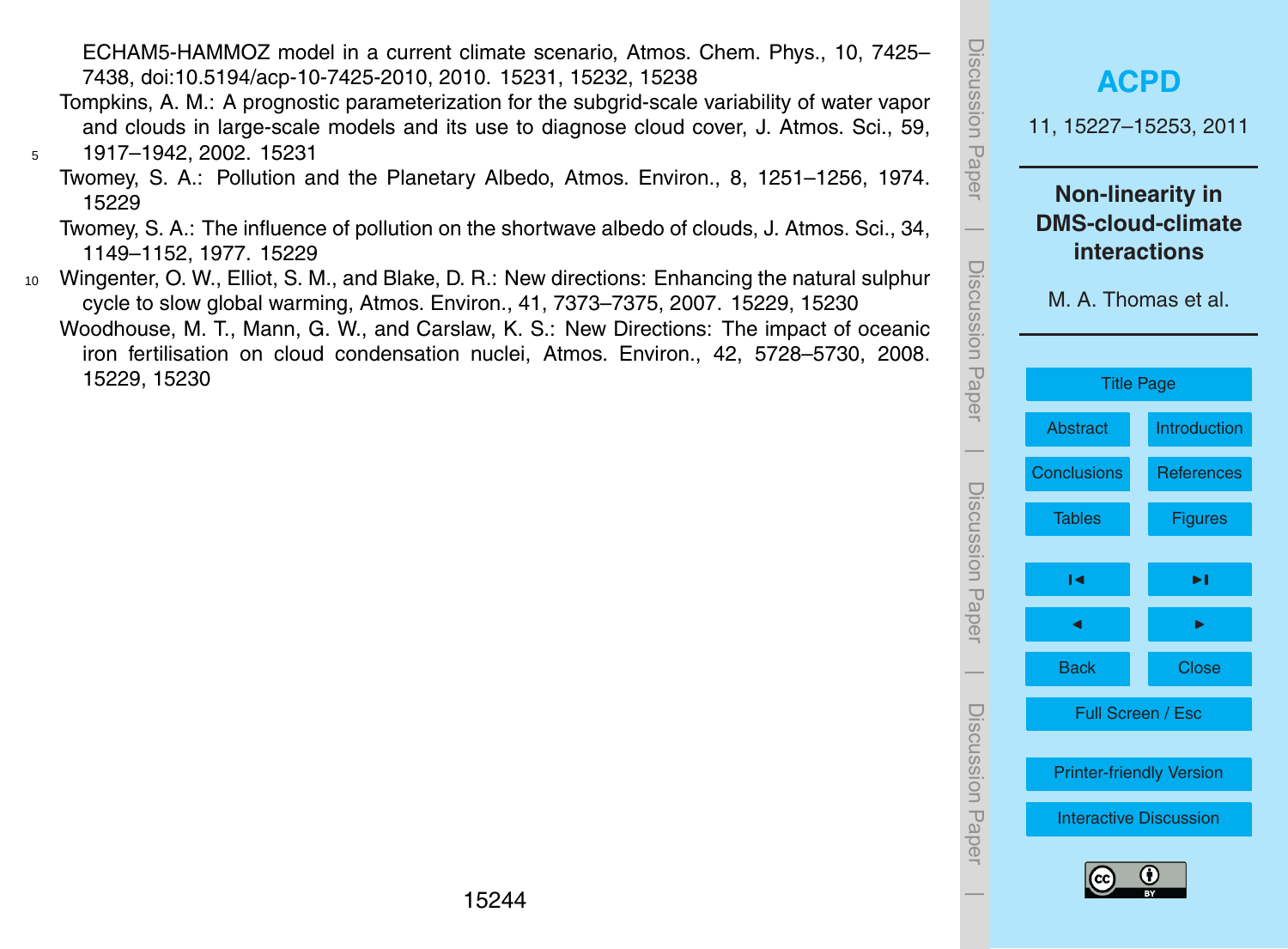<span id="page-18-0"></span>Table 1. Percentage mean (DJF mean) change in DIAG1, DIAG2 and DIAG3 for (a) SO<sub>2</sub> column burden (b)  $\mathsf{H}_2\mathsf{SO}_4$  column burden (c) vertically integrated number of activated particles (Num act) and (d) aerosol optical depth (AOD) at 0.55 µm averaged over 30◦ S–75◦ S.

| Diagnostics $\downarrow$ //<br>Parameters $\rightarrow$ |                |                | $SO_2$ H <sub>2</sub> SO <sub>4</sub> Num_act AOD |               |
|---------------------------------------------------------|----------------|----------------|---------------------------------------------------|---------------|
| DIAG1<br>DIAG <sub>2</sub>                              | 118.1<br>294.5 | 119.0<br>180.6 | 116.7<br>179.2                                    | -23.1<br>50.3 |
| DIAG <sub>3</sub>                                       | 80.9           | 28.2           | 28.9                                              | 20 R          |

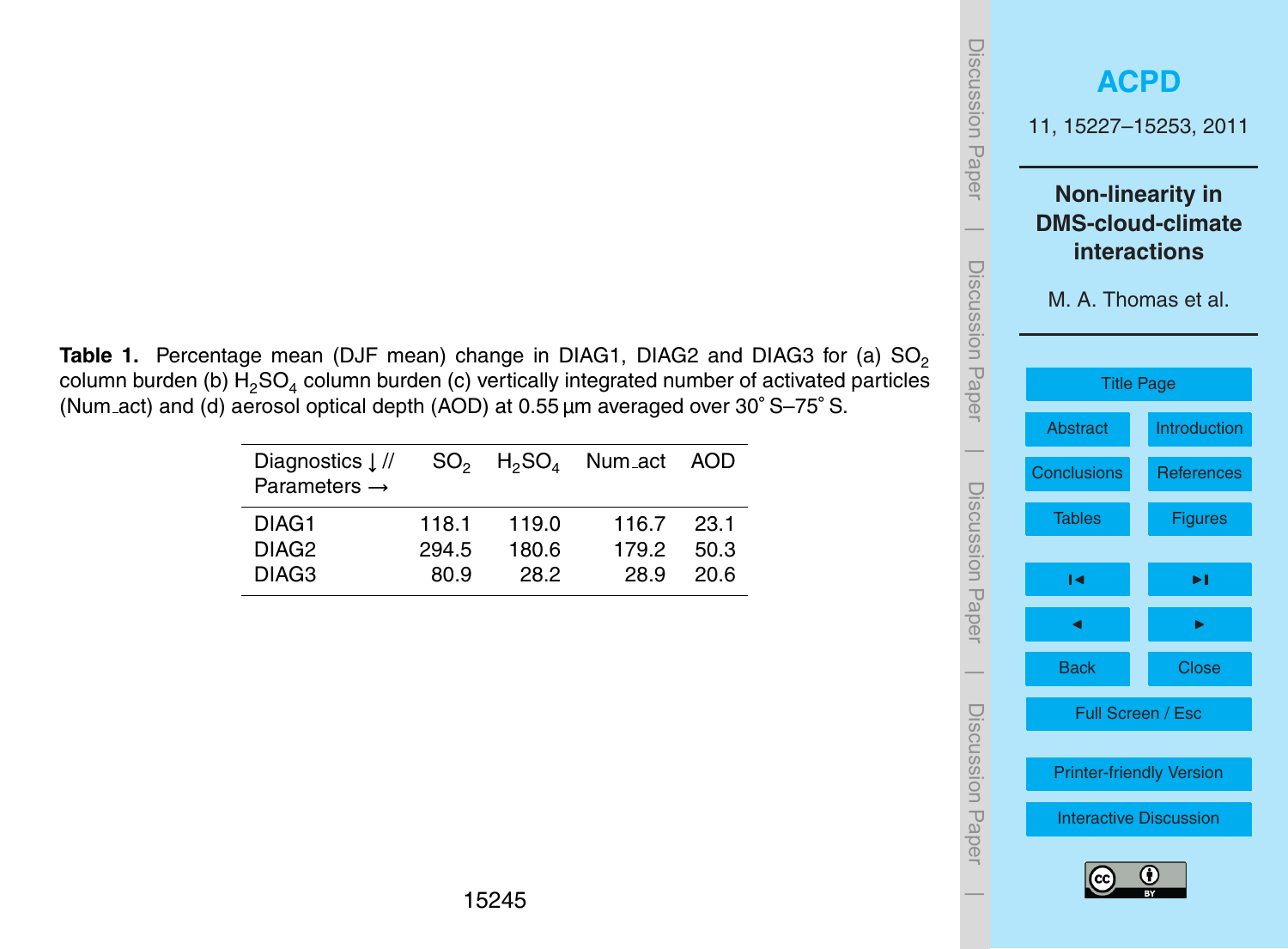| Discussion Paper |                              | <b>ACPD</b><br>11, 15227-15253, 2011                                                              |  |  |  |  |  |  |  |
|------------------|------------------------------|---------------------------------------------------------------------------------------------------|--|--|--|--|--|--|--|
|                  |                              | <b>Non-linearity in</b><br><b>DMS-cloud-climate</b><br><b>interactions</b><br>M. A. Thomas et al. |  |  |  |  |  |  |  |
| Discussion Paper | Abstract                     | <b>Title Page</b><br>Introduction                                                                 |  |  |  |  |  |  |  |
|                  | <b>Conclusions</b><br>Tables | <b>References</b><br><b>Figures</b>                                                               |  |  |  |  |  |  |  |
| Discussion Paper | м                            | ▸∣                                                                                                |  |  |  |  |  |  |  |
|                  | <b>Back</b>                  | <b>Close</b>                                                                                      |  |  |  |  |  |  |  |
| Discussion Paper |                              | Full Screen / Esc<br><b>Printer-friendly Version</b>                                              |  |  |  |  |  |  |  |
|                  | (cc                          | <b>Interactive Discussion</b><br>(† )                                                             |  |  |  |  |  |  |  |

<span id="page-19-0"></span>**Table 2.** Percentage mean change in DIAG1, DIAG2, DIAG3 for zonally averaged CDNC burden over 30◦ S–75◦ S latitudinal belt.

| Diagnostics $\downarrow$ //<br>Mon. $\rightarrow$ | December January February |       |       | March |
|---------------------------------------------------|---------------------------|-------|-------|-------|
| DIAG1                                             | 103.9                     | 112.9 | 1142  | 83.0  |
| DIAG <sub>2</sub>                                 | 160.3                     | 165.8 | 169.5 | 135.1 |
| DIAG <sub>3</sub>                                 | 27.7                      | 24.9  | 25.8  | 28.5  |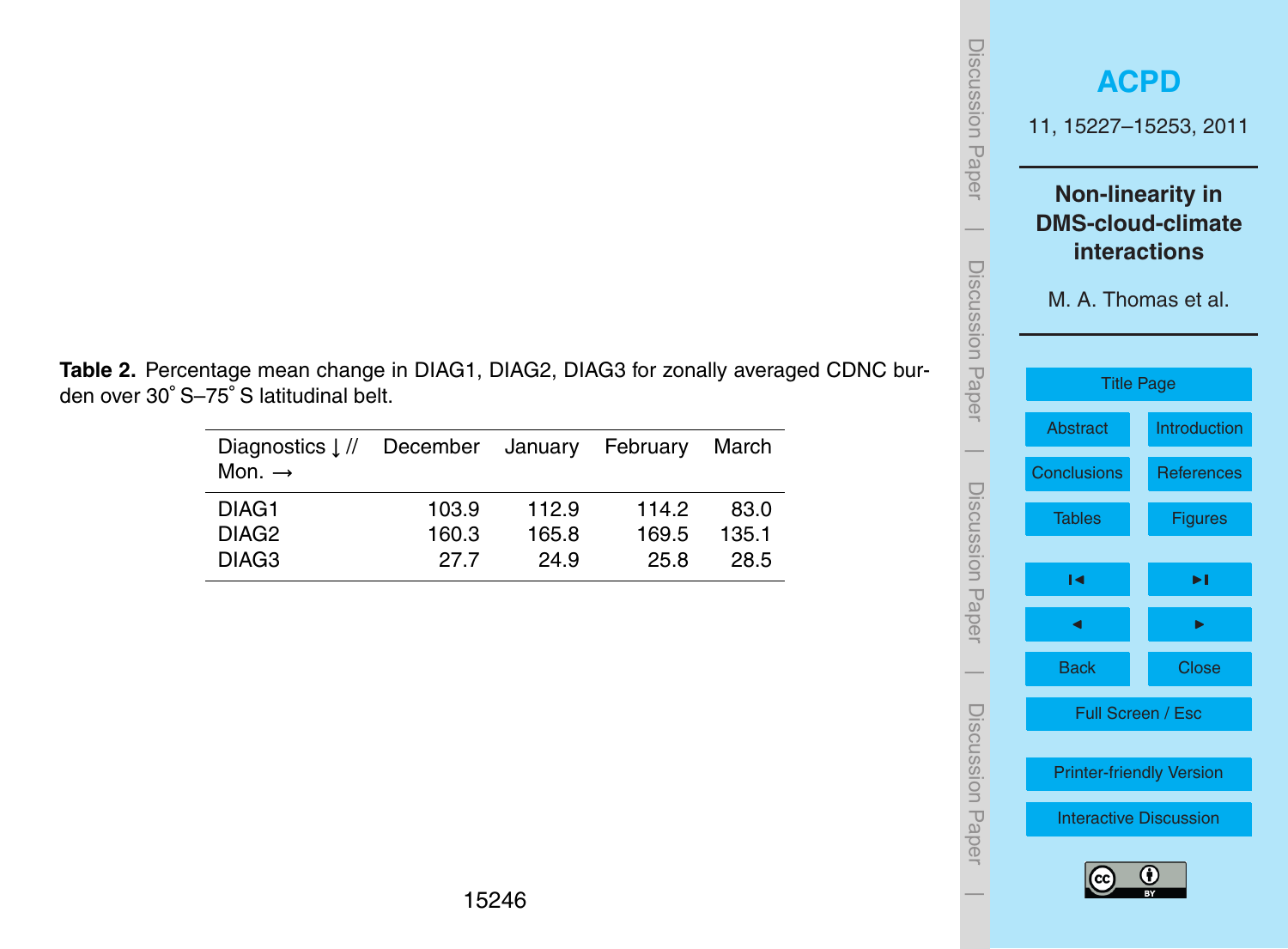| <b>ISCUSSION Paper</b> |                    | <b>ACPD</b><br>11, 15227-15253, 2011                                                       |  |  |  |  |  |  |  |  |
|------------------------|--------------------|--------------------------------------------------------------------------------------------|--|--|--|--|--|--|--|--|
| Discussion Paper       |                    | <b>Non-linearity in</b><br><b>DMS-cloud-climate</b><br>interactions<br>M. A. Thomas et al. |  |  |  |  |  |  |  |  |
|                        |                    | <b>Title Page</b>                                                                          |  |  |  |  |  |  |  |  |
|                        | <b>Abstract</b>    | Introduction                                                                               |  |  |  |  |  |  |  |  |
|                        | <b>Conclusions</b> | <b>References</b>                                                                          |  |  |  |  |  |  |  |  |
| Discussion Paper       | <b>Tables</b>      | <b>Figures</b>                                                                             |  |  |  |  |  |  |  |  |
|                        | м                  | ▸∣                                                                                         |  |  |  |  |  |  |  |  |
|                        |                    |                                                                                            |  |  |  |  |  |  |  |  |
|                        | <b>Back</b>        | <b>Close</b>                                                                               |  |  |  |  |  |  |  |  |
| Discussion Paper       |                    | Full Screen / Esc                                                                          |  |  |  |  |  |  |  |  |
|                        |                    | <b>Printer-friendly Version</b>                                                            |  |  |  |  |  |  |  |  |
|                        |                    | <b>Interactive Discussion</b>                                                              |  |  |  |  |  |  |  |  |
|                        | (cc                | G)                                                                                         |  |  |  |  |  |  |  |  |

<span id="page-20-0"></span>**Table 3.** Percentage mean change in DIAG1, DIAG2, DIAG3 for the zonally averaged CD effective radii over 30◦ S–75◦ S latitudinal belt.

| Diagnostics $\lfloor$ // December January February<br>Mon. $\rightarrow$ |         |         | March          |
|--------------------------------------------------------------------------|---------|---------|----------------|
| DIAG1                                                                    | $-6.32$ | -5.96   | $-6.04 -5.36$  |
| DIAG <sub>2</sub>                                                        | $-9.16$ | $-8.36$ | $-9.03 -7.90$  |
| DIAG <sub>3</sub>                                                        | $-3.04$ | $-2.56$ | $-3.18 - 2.68$ |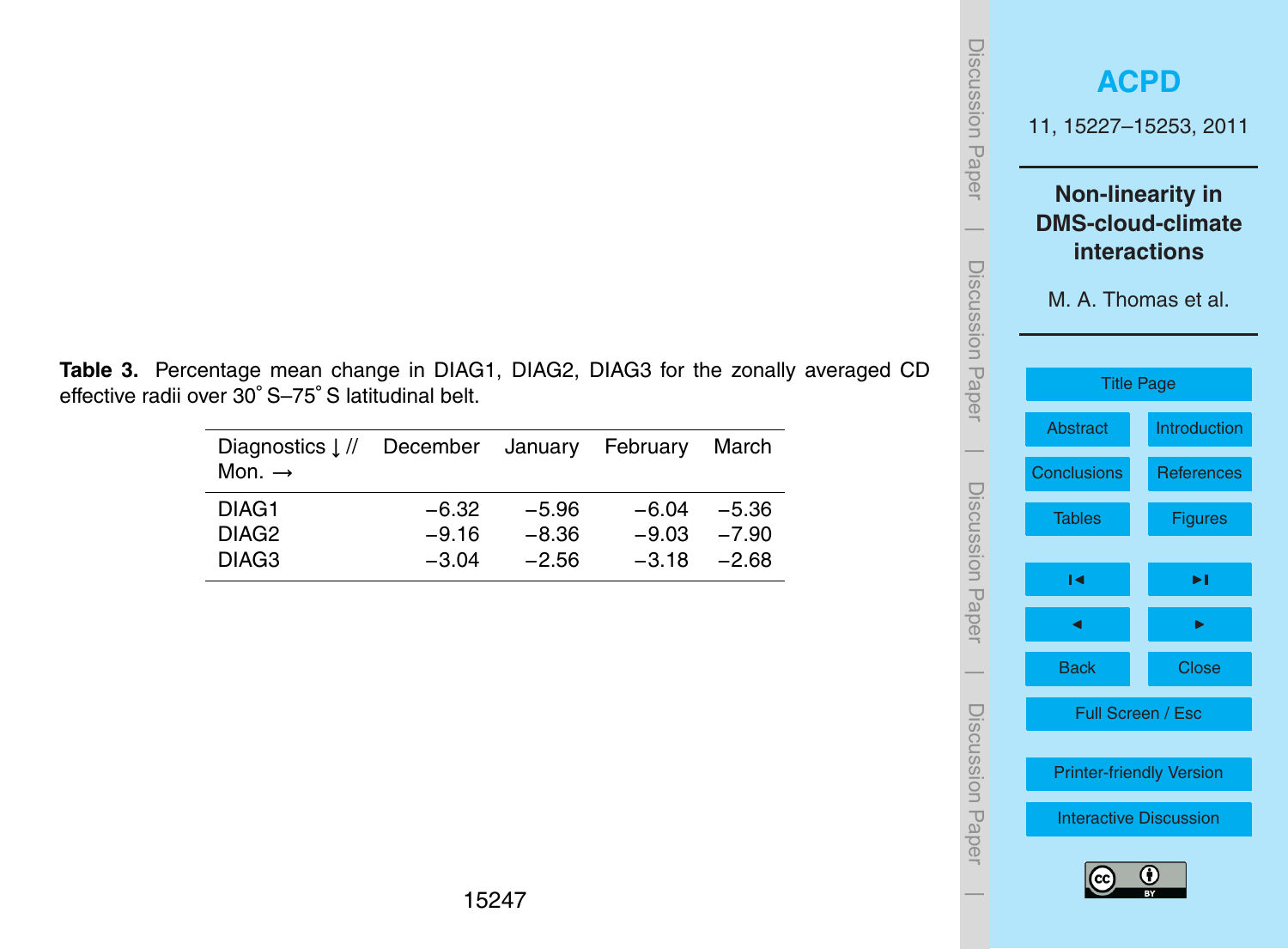| Jiscussion<br>Paper | <b>ACPD</b><br>11, 15227-15253, 2011                                                              |                                     |  |  |  |  |  |  |  |
|---------------------|---------------------------------------------------------------------------------------------------|-------------------------------------|--|--|--|--|--|--|--|
|                     | <b>Non-linearity in</b><br><b>DMS-cloud-climate</b><br><b>interactions</b><br>M. A. Thomas et al. |                                     |  |  |  |  |  |  |  |
| Discussion Paper    | <b>Title Page</b><br>Abstract                                                                     | Introduction                        |  |  |  |  |  |  |  |
|                     | <b>Conclusions</b><br>Tables                                                                      | <b>References</b><br><b>Figures</b> |  |  |  |  |  |  |  |
| Discussion Papel    | ∣◀                                                                                                | ▶∣                                  |  |  |  |  |  |  |  |
|                     | <b>Back</b><br>Full Screen / Esc                                                                  | <b>Close</b>                        |  |  |  |  |  |  |  |
| Discussion Papel    | <b>Printer-friendly Version</b><br><b>Interactive Discussion</b>                                  |                                     |  |  |  |  |  |  |  |
|                     | (cc                                                                                               | G)                                  |  |  |  |  |  |  |  |

<span id="page-21-0"></span>**Table 4.** Percentage mean change in DIAG1, DIAG2, DIAG3 for the zonally and vertically averaged cloud liquid water over 30◦ S–75◦ S latitudinal belt.

| Diagnostics $\frac{1}{k}$<br>Mon. $\rightarrow$ | December January February |      |      | March |
|-------------------------------------------------|---------------------------|------|------|-------|
| DIAG <sub>1</sub>                               | 39.8                      | 43.8 | 47 7 | 42.5  |
| DIAG <sub>2</sub>                               | 56.8                      | 59.7 | 65.3 | 60.1  |
| DIAG <sub>3</sub>                               | 122                       | 111  | 11.9 | 12.3  |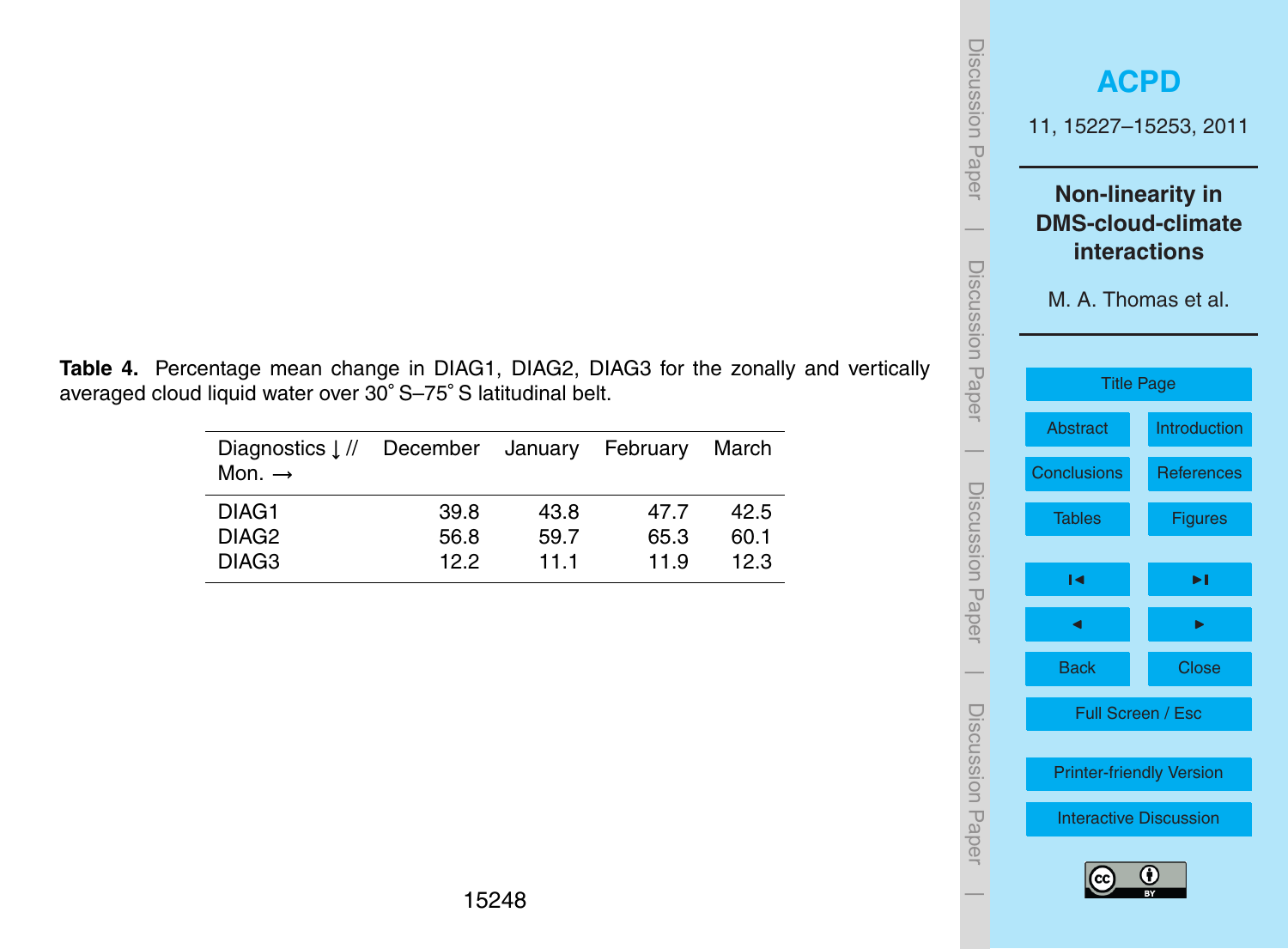<span id="page-22-0"></span>

|                       | <b>Table 5.</b> Top of the atmosphere, all sky radiative forcing in control DMS emission (given in |  |  |  |  |
|-----------------------|----------------------------------------------------------------------------------------------------|--|--|--|--|
|                       | brackets) and double DMS emissions case over the latitudinal belts as given in the table during    |  |  |  |  |
| the SH summer months. |                                                                                                    |  |  |  |  |

| Diagnostics $\downarrow$ //<br>Mon. $\rightarrow$ | December   | January    | February   | March      |
|---------------------------------------------------|------------|------------|------------|------------|
| 45° S-30° S                                       | $-19.02$   | $-18.69$   | $-19.21$   | $-14.77$   |
|                                                   | $(-13.24)$ | $(-13.98)$ | $(-14.07)$ | $(-10.65)$ |
| $60^{\circ}$ S-45 $^{\circ}$ S                    | -24.83     | $-24.85$   | $-18.33$   | $-9.90$    |
|                                                   | $(-17.67)$ | $(-18.57)$ | $(-13.86)$ | $(-6.98)$  |
| 75° S-60° S                                       | $-9.21$    | $-9.96$    | $-6.13$    | $-2.32$    |
|                                                   | $(-7.67)$  | $(-7.71)$  | $(-5.06)$  | $(-1.71)$  |

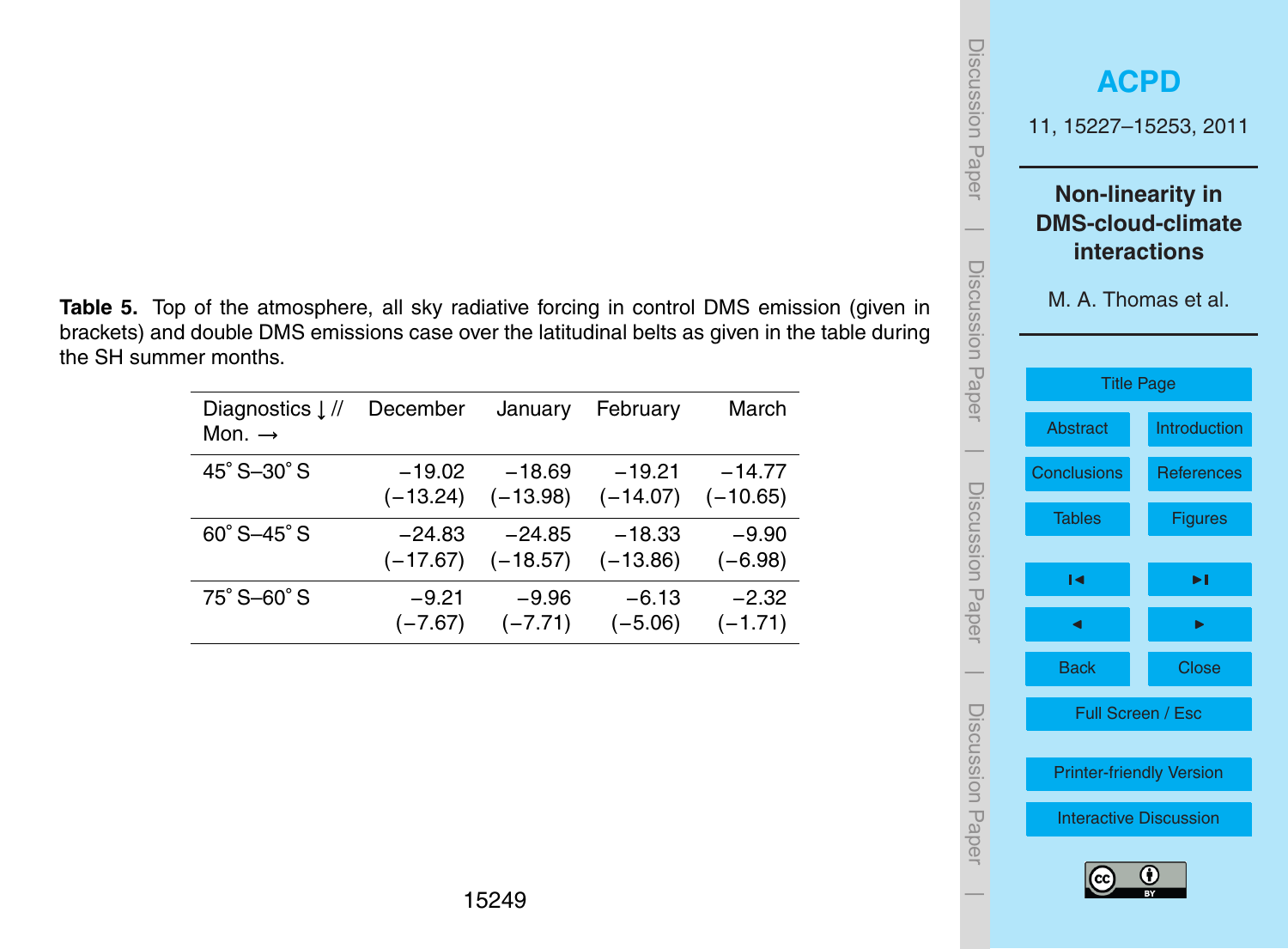



<span id="page-23-0"></span>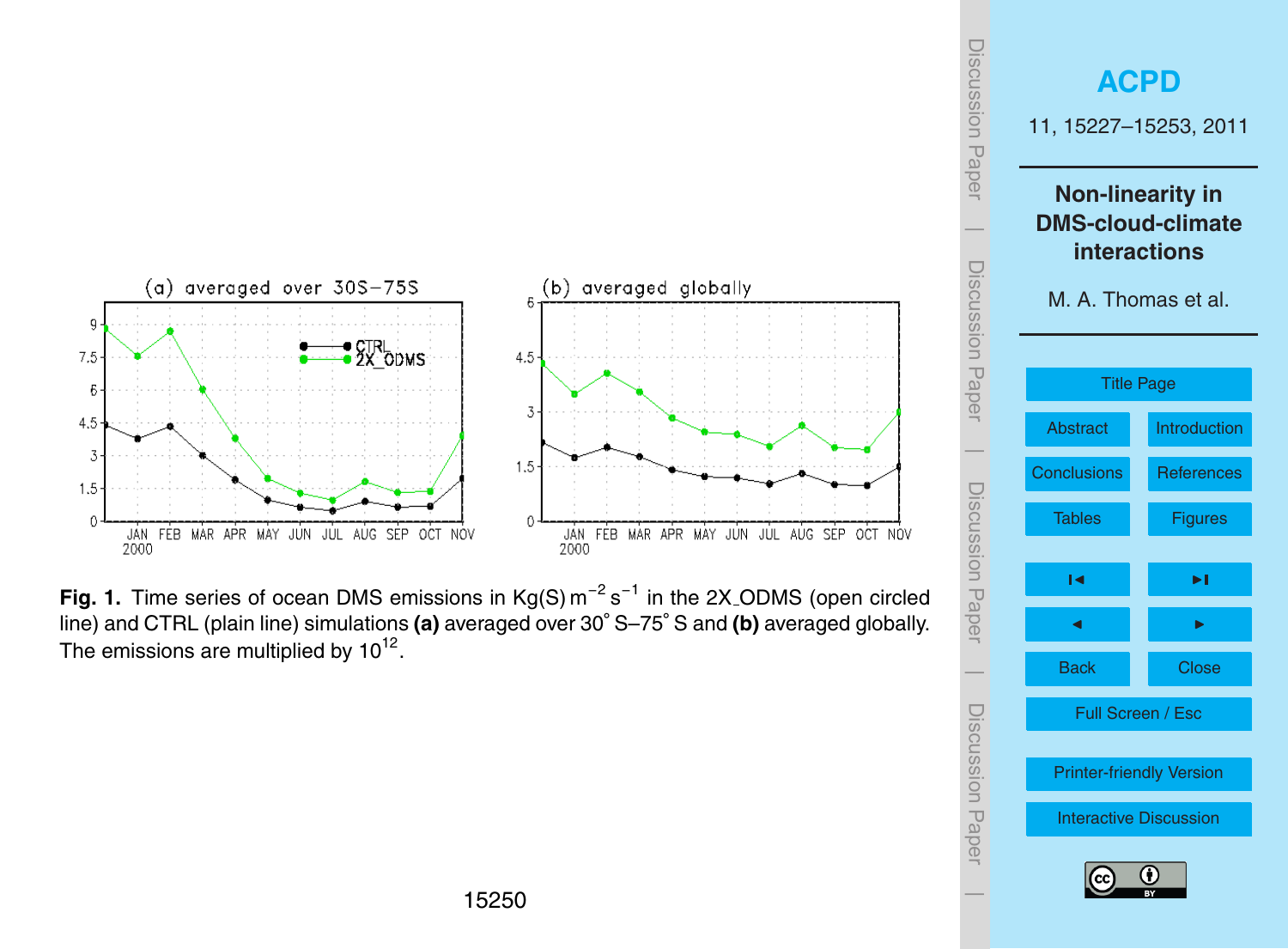

simulation denoted by the green line. The variables are multiplied by 10<sup>−11</sup>. **Fig. 2.** Latitudinally averaged (30◦ S–75◦ S) time series (December 1999–November 1999) of the vertically integrated CDNC (1 m<sup>−</sup><sup>2</sup> ) shown as absolute values in **(a)** CTRL simulation denoted by the black line **(b)** wo ODMS simulation denoted by the red line and **(c)** 2X ODMS

<span id="page-24-0"></span>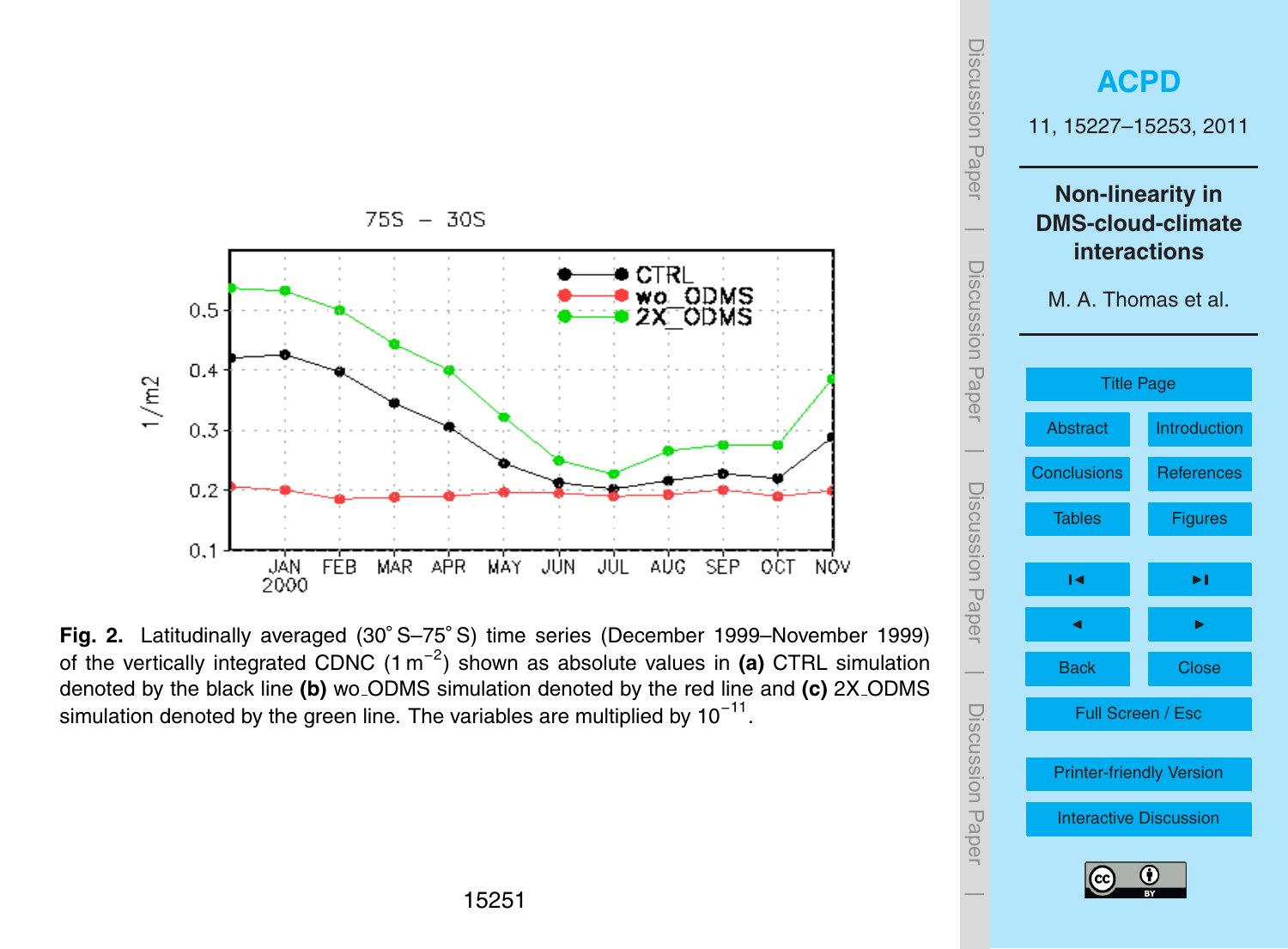<span id="page-25-0"></span>

**Fig. 3.** Same as in Fig. [2,](#page-24-0) but, for, the cloud droplet effective radii (µm).